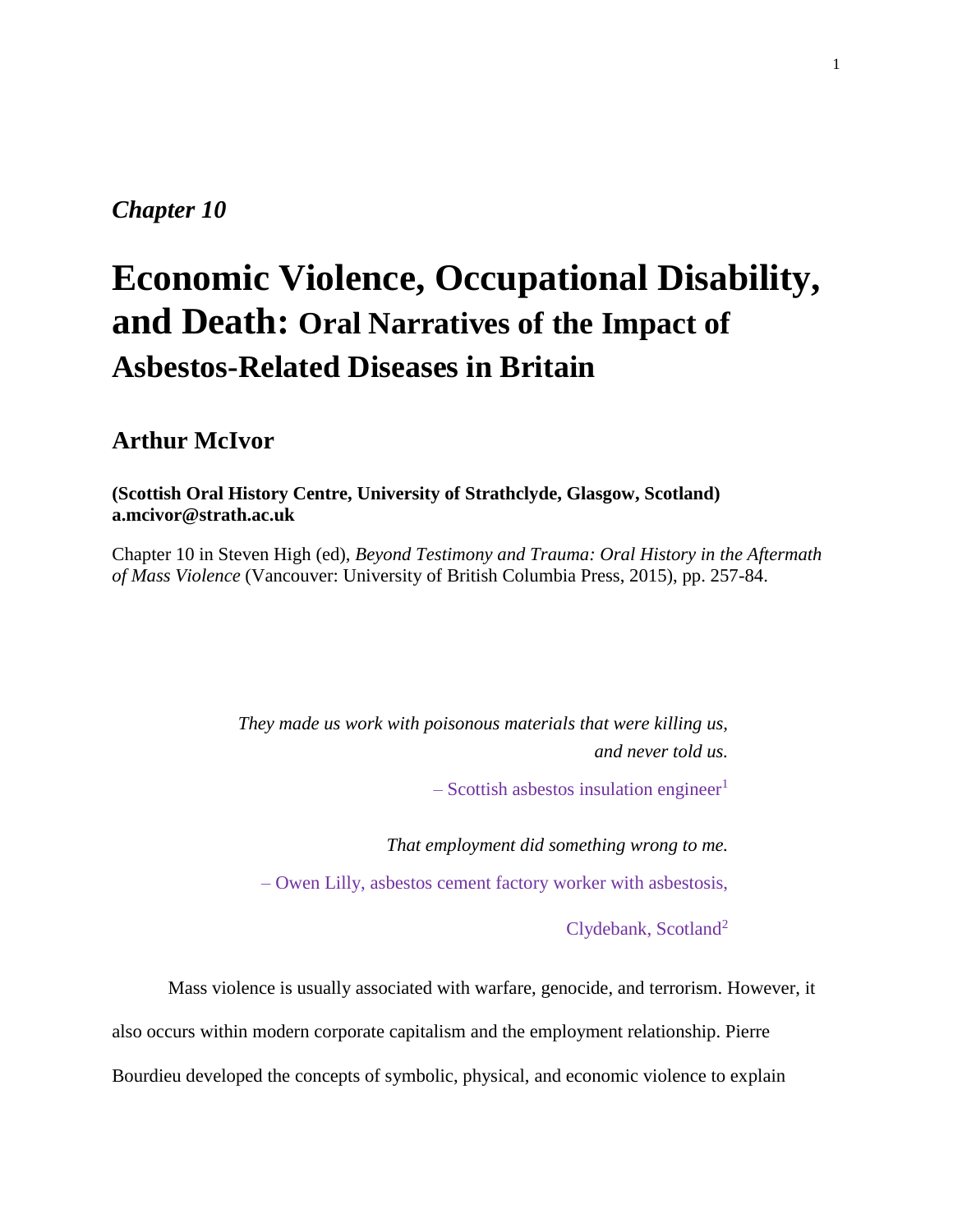patterns of elite behaviour and the exercise of authority and power.<sup>3</sup> Economic violence occurs when the pursuit of profit and production is prioritized at the expense of workers' bodies, resulting in injury, disability, premature death, and psychological harm (including through layoffs and stress from overwork). Much of this was and remains preventable. The collective *intentional* exercise and abuse of power by corporations, employers, and managers for economic gain is at the heart of this.

The concept of economic violence has been applied in a number of ways – including through more aggressive employer behaviour and managerial styles associated with the shift to neoliberal globalization in the later twentieth century.<sup>4</sup> Economic violence has a long history among capitalist enterprises and can clearly be witnessed in the historic victimization of labour activists ("troublemakers") and in the corporate neglect and irresponsibility that lay behind the carnage of industrial injuries and deaths that characterized industrialization.<sup>5</sup> Robert Storey makes a beautifully eloquent and persuasive case for this in Chapter 2 (this volume) and in his ongoing research on the workers' injury movement in Ontario.<sup>6</sup> Along with these individual traumas (commonplace in most industrial workplaces) went more insidious, chronic, long-term damage to health and well-being, evident in the modern-day epidemic of workplace stress and repetitive strain injuries, and in the exposure of workers to dust, fumes, chemicals, toxins, and carcinogens. The plague of asbestos-related disease (ARD) provides one of the clearest examples of economic violence and corporate crime.

This chapter explores how oral history approaches elucidate the cultures in which economic violence flourished and provides insight into the impact of ARDs upon people's lives. It attempts to get beyond the body counts to explore the outcomes of this economic violence and what it signified for those at the receiving end of it – what chronic disease linked with exposure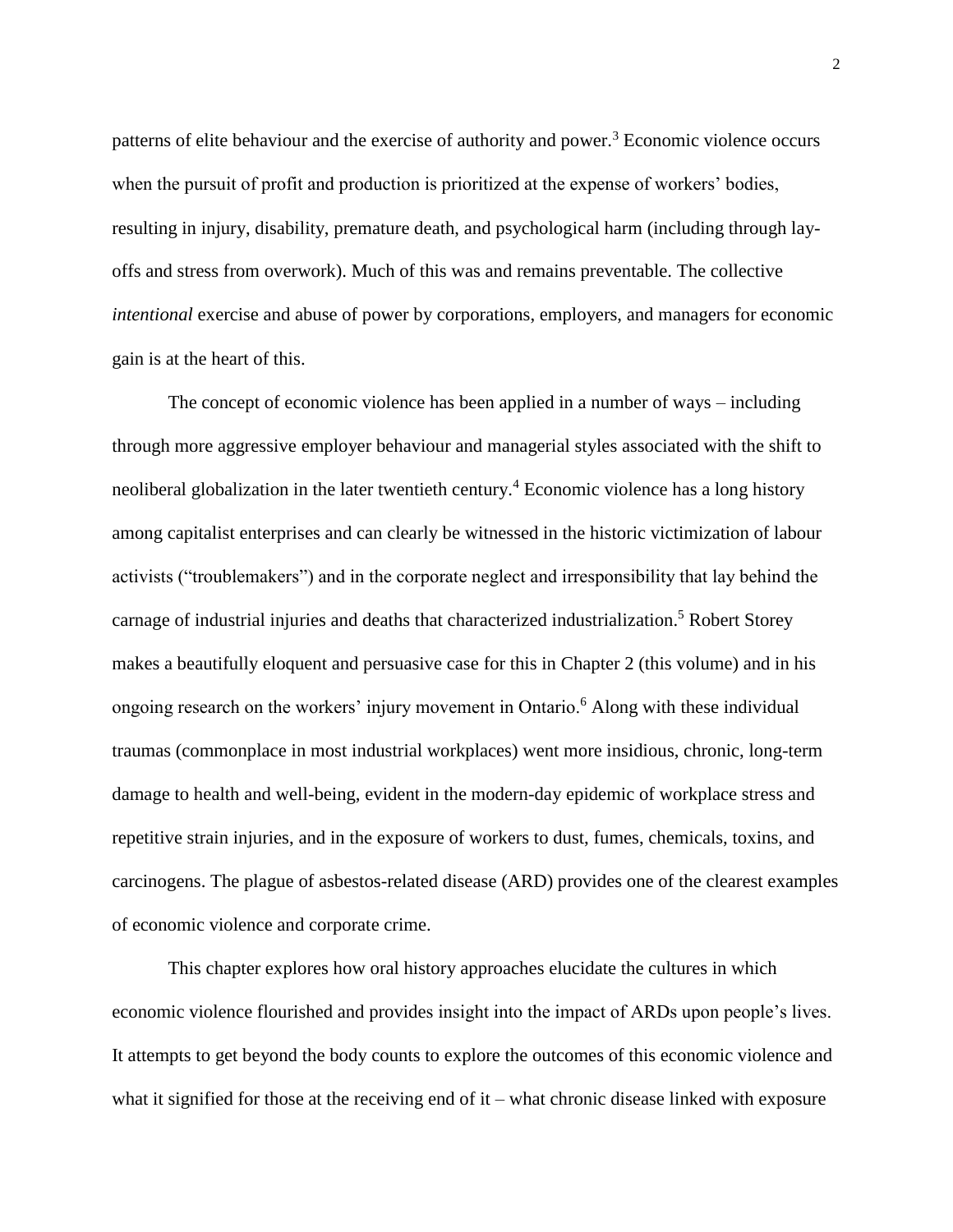to asbestos meant to individuals, to families, and to communities. It draws upon personal narratives from oral history interviews to try to comprehend prevailing work-health cultures, what being diagnosed with a life-threatening disease and encroaching disability signified, and how this affected people's lives. These are "trauma narratives," relating how people made sense of working lives when their or their loved ones' existence was disrupted by contracting entirely preventable disabling and fatal diseases. References to being "killed" (as expressed in this chapter's first epigraph) and to "murder," or "mass murder" feature in these ARD narratives, especially those of bereaved relatives.<sup>7</sup>

My argument builds on oral history fieldwork undertaken by myself and my colleague Ronnie Johnston and that resulted in the publication of our monograph, *Lethal Work: A History of the Asbestos Tragedy in Scotland* (2000). This chapter is part of an ongoing critical process, conducted over the past couple of years or so, which involves revisiting these oral testimonies, collecting some new material, and reviewing similar testimony-based work by other researchers in the field (such as Helen Clayson) as well as ruminating on oral history theory and practice. It reflects my evolving interests in the historical meanings of work, the significance of work-health cultures, and the impact of profit-oriented Fordist production regimes upon workers' bodies.<sup>8</sup>

The focus here is primarily, though not exclusively, upon the lived experience of ARD victims and survivors in the United Kingdom, particularly drawing upon our case study of the Clydeside industrial conurbation centred in Glasgow from the 1930s to the present. An oral history approach enables us to construct a refocused history centred on workers' bodies and emotions. This methodology is capable of enriching our understanding of these encounters between work and the body, what this signified to workers, and how workers were affected by and reacted to risk and danger and to ensuing disability and loss. It enables us to locate those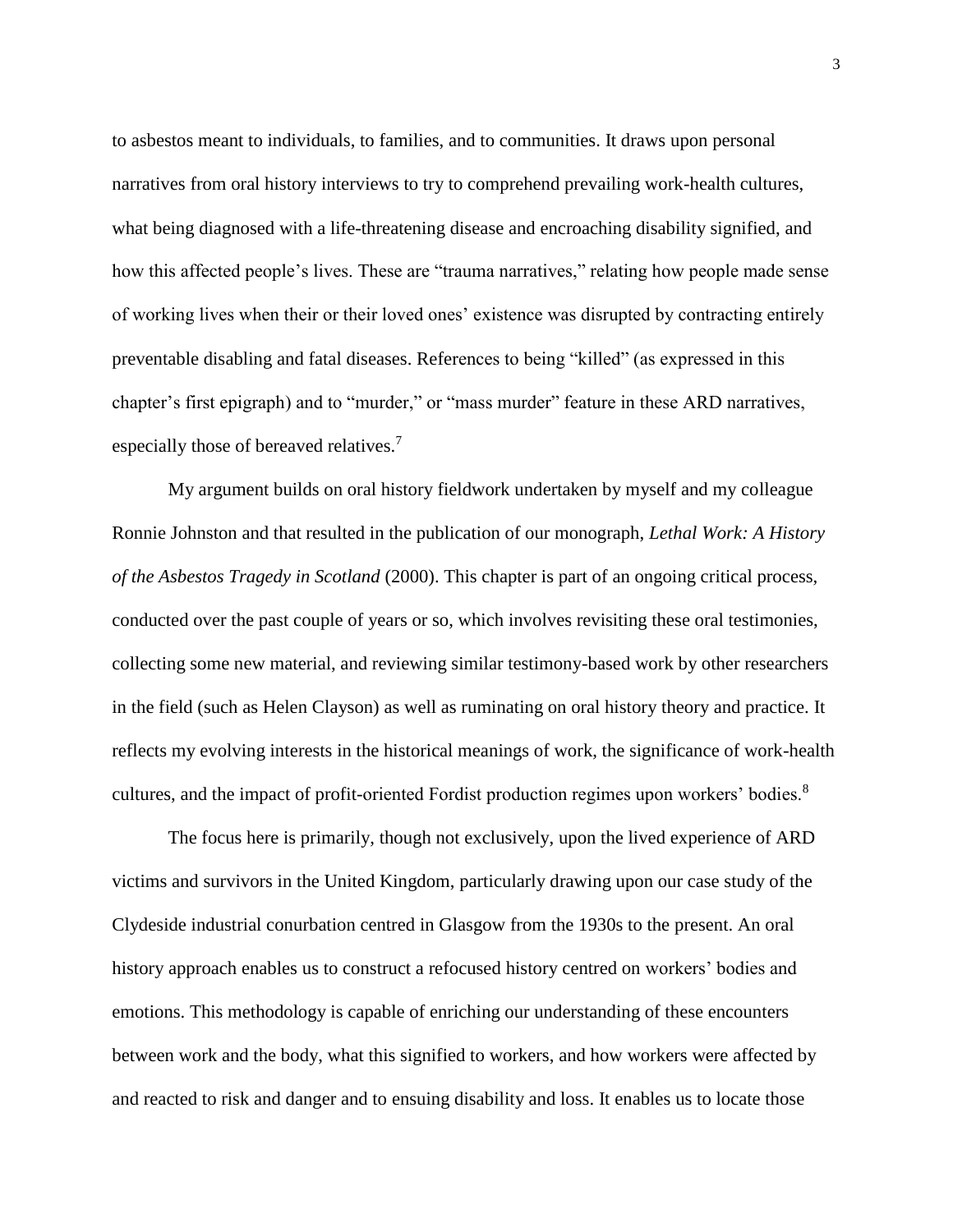affected by chronic occupational diseases within the specific socio-cultural spaces they occupied at that time. While oral interview material requires critical and sensitive treatment (necessitating the reflective evaluation of how memories are constructed and the past recalled), they nonetheless provide a wide range of insights into the employment-health interaction.

### **Asbestos and the Body**

The asbestos tragedy is a story played out across the globe, first in developed, early industrialized nations in Europe and North America, then in developing and more recently industrializing countries, such as China, Brazil, and India. Beginning in the late nineteenth century, asbestos was extensively mined and its mineral fibres processed and manufactured to be used as an insulating product and fire retardant. Indeed, asbestos found its way into a startlingly wide variety of commodities and was used heavily in engineering, in shipbuilding, in construction, and in many other places – not least in the construction of high-rise flats and office blocks built from the 1940s on.

Inhaling asbestos fibres is associated with several deadly incurable diseases. *Asbestosis* usually results from prolonged exposure in the workplace and consists of a clogging up and resultant scarring and distortion of the lungs, leading to severe and disabling breathlessness and strain on the heart. Malignant *mesothelioma* is a tumour that usually develops on the outer lining of the lung (pleura) but that also appears on the surface of the abdominal cavity (peritoneum). Mesothelioma can be caused by low levels of exposure to asbestos and is an extremely aggressive cancer. Those diagnosed with mesothelioma suffer higher levels of pain than do most cancer victims, frequently have fluid build-up drained from their lungs (pleural effusions). They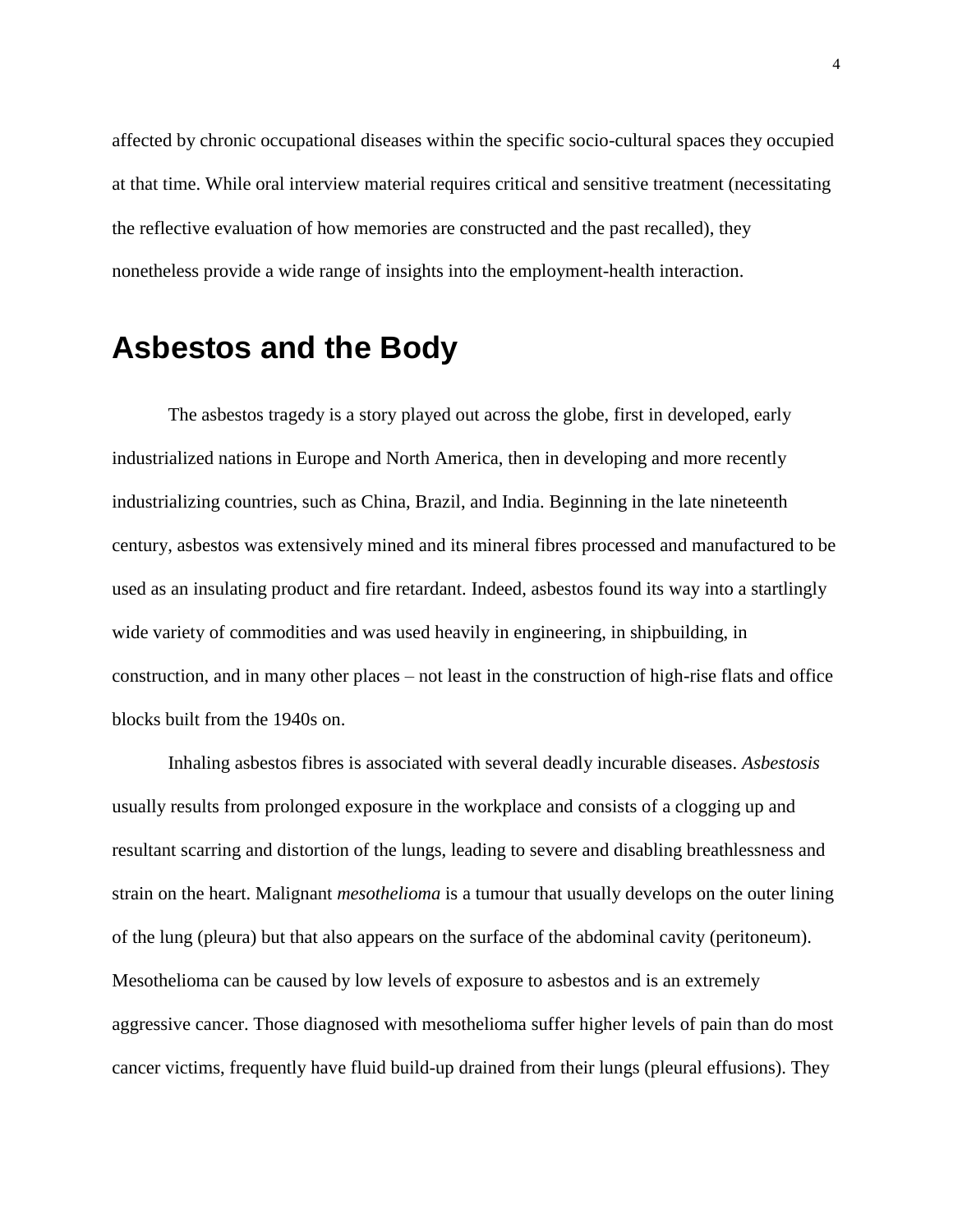also experience intense breathlessness and weight loss – becoming emaciated and physically wasting away. Patients rarely live beyond eighteen months after diagnosis. *Asbestos-related lung cancer* is the most common malignancy among individuals exposed to asbestos, and both lung cancer and mesothelioma can be caused by occupational or environmental exposures. The total number of deaths from asbestos is not known. However, the World Health Organization has recently estimated that asbestos is responsible for more than 107,000 deaths every year and that, across the globe, an estimated 125 million people are currently being exposed to the deadly mineral through their occupations.<sup>9</sup> According to one medical expert, the final death toll from asbestos will top 5 million and may be as high as  $10$  million.<sup>10</sup>

The culpability of negligent employers and production-oriented managers, bolstered by the collusion of some governments, is now well established in the asbestos tragedy, though industry continues to mount a rear-guard defence of its toxic product in some places (not least in Canada and in Russia). The weight of evidence unequivocally indicates that, despite knowledge of the dangers of asbestos, industry continued to manufacture and use the product for economic gain, to withhold or destroy documents proving prior knowledge, to influence or curtail new research and knowledge dissemination, and to use its resources to delay regulation, fight compensation cases, and minimize financial losses. Among landmark studies exposing the economic violence of multinational asbestos companies are Paul Brodeur's scathing critiques of the US asbestos industry and Tweedale's seminal work, which makes use of internal company documents of the main UK-based asbestos manufacturing company, Turner and Newall.<sup>11</sup> In *Defending the Indefensible* (2008), Jock McCulloch and Geoffrey Tweedale present a similarly convincing case for the industry globally.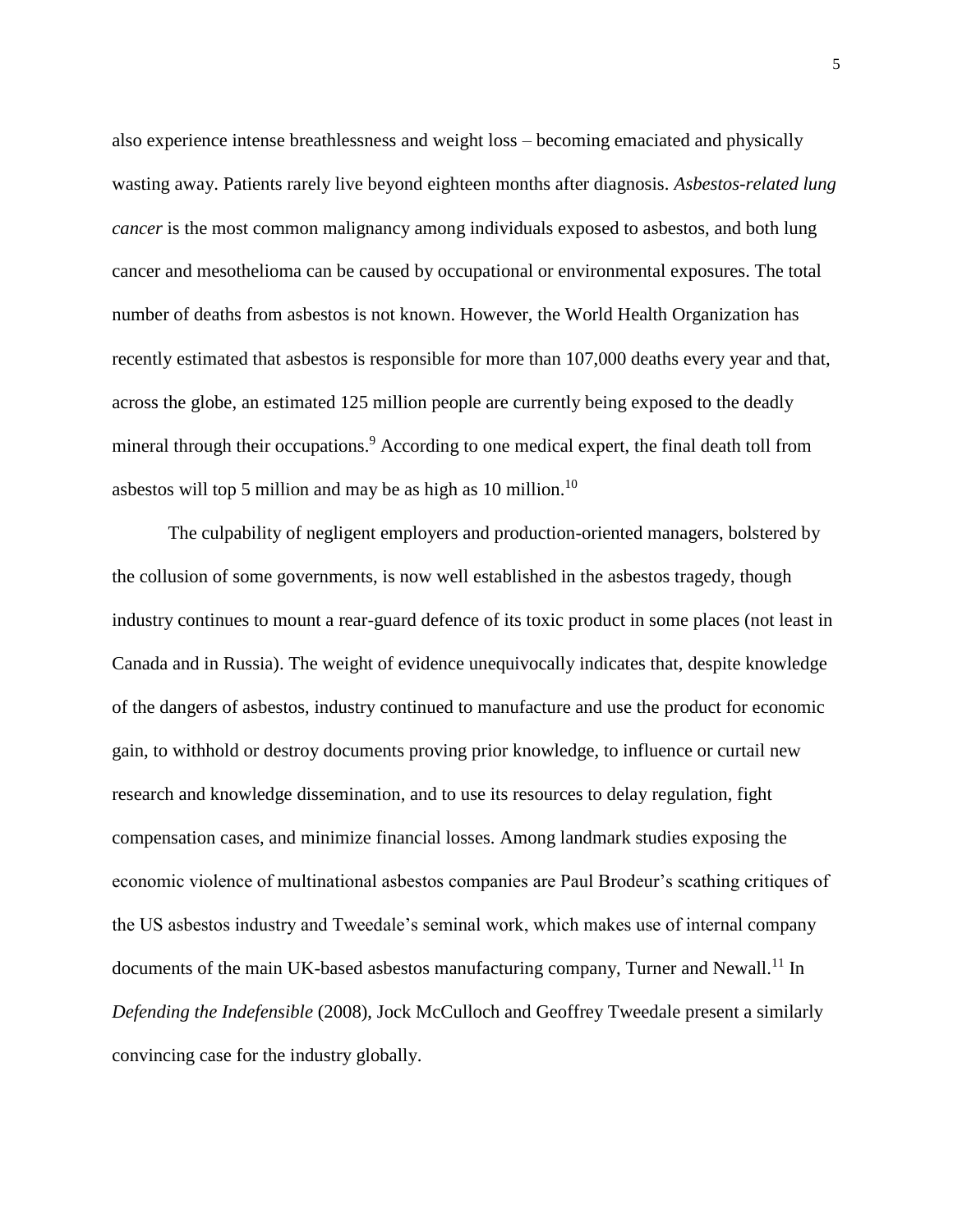Those who spoke out against the economic violence of asbestos interests risked retaliation – as in the case of the UK activist Alan Dalton and his publishers, who were forced to pay crippling costs and damages as a result of legal action taken against the publication of *Asbestos: Killer Dust* in 1979. <sup>12</sup> Government regulations passed to control asbestos use (such as the first Asbestos Regulations in the United Kingdom in 1931) were limited, subverted, diluted, widely flouted, and ineffective, and, in the United Kingdom, workers bodies continued to be exposed, *despite knowledge of the risks*, for a further four decades or so. This was the pattern across Western industrial nations in the twentieth century and prevails in many countries across the globe today. Mostly, those directly affected by workplace exposure (and family contact) are vulnerable low-income individuals and families, and in some countries the pattern is for immigrants or ethnic minorities (as with the Irish Catholics in asbestos insulation work in Clydeside, Scotland) to be employed in such work. However, asbestos also constitutes a wider public risk, contaminating the environment not only in the vicinity of asbestos plants but also when it is unsettled, as occurs in natural disasters such as earthquakes or in human-made disasters such as wars or terrorist attacks.

When governments were forced to take action (pressured by campaigners, trade unions, progressive politicians, and media exposure) and to impose strict(er) regulations – and eventually to ban asbestos – multinational corporations in Western economies either closed and set up elsewhere or used subcontractors, exporting the risk to underdeveloped and developing nations (e.g., in South America and Asia). This has been the pattern over the past fifty years or so as regulations tightened in Europe and North America from the 1960s onward. However, because of the long time-lag between exposure and cancer outbreak – from thirty to fifty years – there is an enormous legacy of disability and death, with mesothelioma mortality set to peak in Europe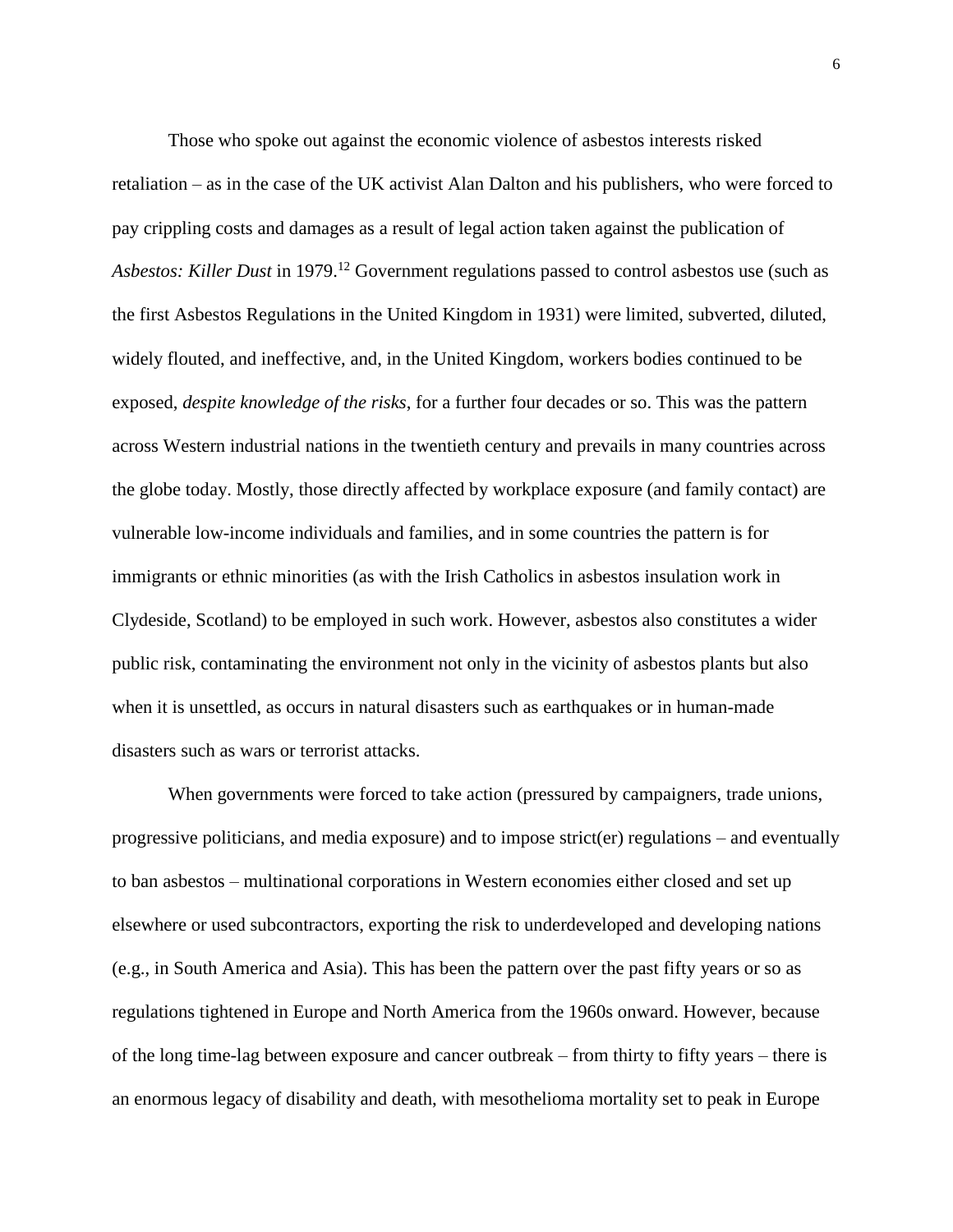and North America in the 2010s and 2020s. This "asbestos time bomb" is currently ticking in the developing, recently industrialized, and industrializing nations, with astronomical death rates predicted over the coming decades in Russia, India, Africa, South America, and Asia.<sup>13</sup> In some communities, mortality rates from asbestos-related cancers outstrip all other causes of death. In the infamous Wittenoom blue asbestos mining and milling district in Western Australia, mesothelioma death rates are running at 40 percent of the employed workforce.<sup>14</sup> The mine continued to be worked with few precautions against the carcinogenic dust for two decades after management was aware (in the 1940s) of the risk to health, only closing in 1966 and leaving a grim legacy of disability and death.

## **Oral History and Historiographies of the Body in the Workplace**

This chapter puts workers' bodies at centre stage in this story and privileges the testimonies of those directly affected. This dovetails with a turn towards the patients' perspective and the personal in medical and health history, to some extent bringing occupational health in line with a historiographical trend towards a focus on the "lived experience" and the emotional journeys associated with trauma, ill-health, and premature death. Oral history has featured in this, for example in the work of Joanna Bornat and Lucinda McCray Beier.<sup>15</sup> As Michelle Winslow and Graham Smith recently argue: "It is a mark of the contribution of oral history to the history of medicine that studies located within living memory are open to criticism if they fail to include oral history."<sup>16</sup>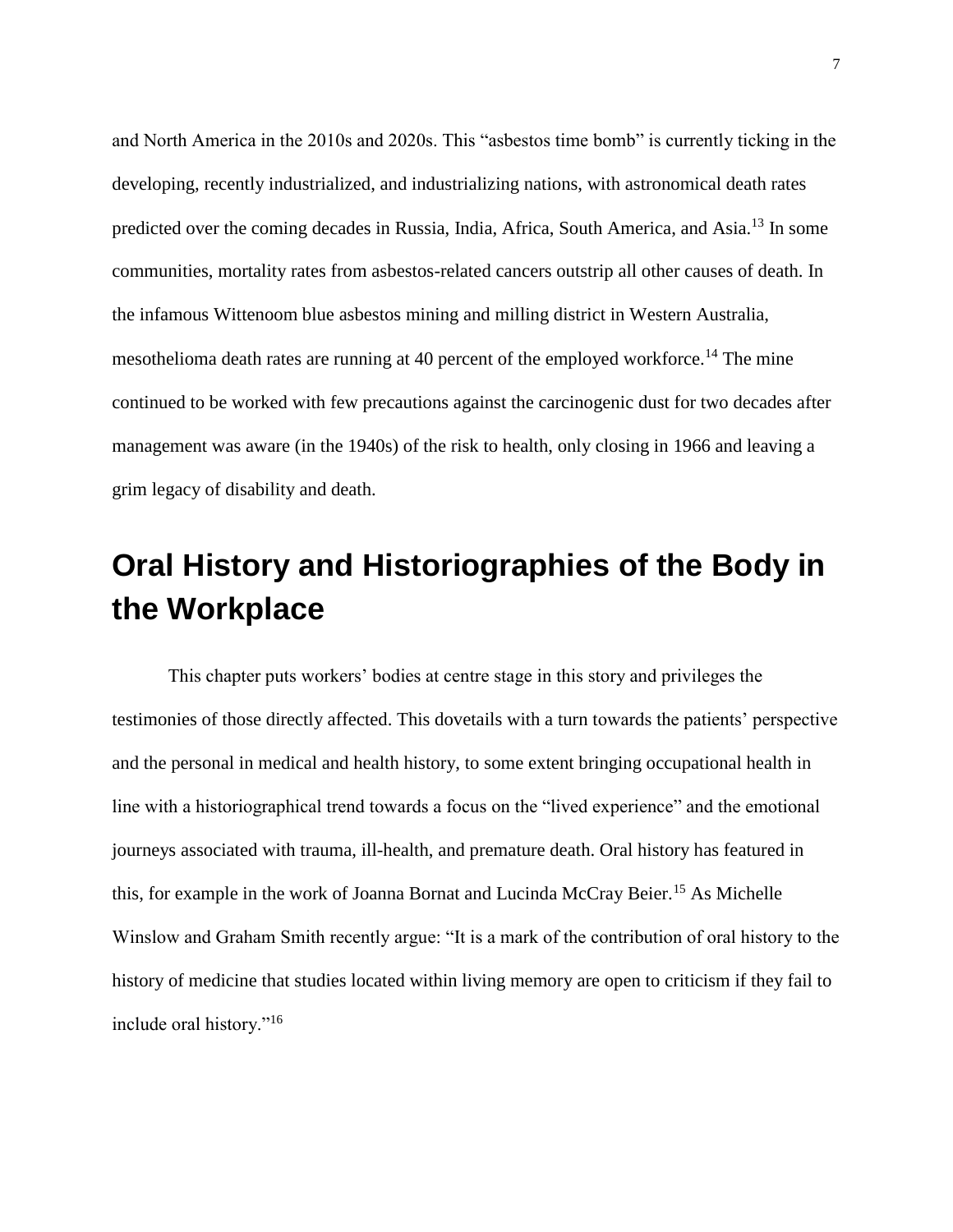The history of occupational health has been dominated by studies that focus on corporate irresponsibility and neglect, in some notable cases forensically exposing the prior knowledge of hazards, neglect, and abuse that resulted in epidemics of industrial disease – such as "black lung" (coal workers' pneumoconiosis) and ARDs. A range of interpretations exists within what is a hotly contested terrain, from those at one end of the spectrum (who make a case for economic violence) and those at the other (who defend industry, shift the blame elsewhere, and castigate left-orientated historians and other researchers for inappropriate use of hindsight and failing to contextualize the issue within the period and the prevailing state of knowledge and existing work-health cultures).<sup>17</sup> Company records, court files, and state inquiries were among the core source materials for such studies. As Walker and LaMontagne argue, the asbestos story has been "dominated by medical, scientific, legal and government perspectives," while "the voices and perspectives of those most directly affected – exposed and diseased workers, their families and communities – are  $\ldots$  relatively rarely heard."<sup>18</sup> With some exceptions, the debates tended to pass over or neglect the lived experience of disability and disease and to gloss over the agency of victims and their individual and collective responses. The shift towards the personal and to discourses, influenced by postmodernist ideas, has begun to change this landscape, with a clutch of recent studies focusing on lived experience and how people directly affected articulated their stories and shaped their narratives.

What, then, can eye-witness oral testimony bring to the field and how can it add to our understanding? By providing a view from the workplace we gain valuable insights into the limited effectiveness of regulatory frameworks while also getting a sense of the complexity of work-health and body cultures, the interplay of identities (such as gender and class), and the agency of workers negotiating paths through the prevailing exploitative social relations and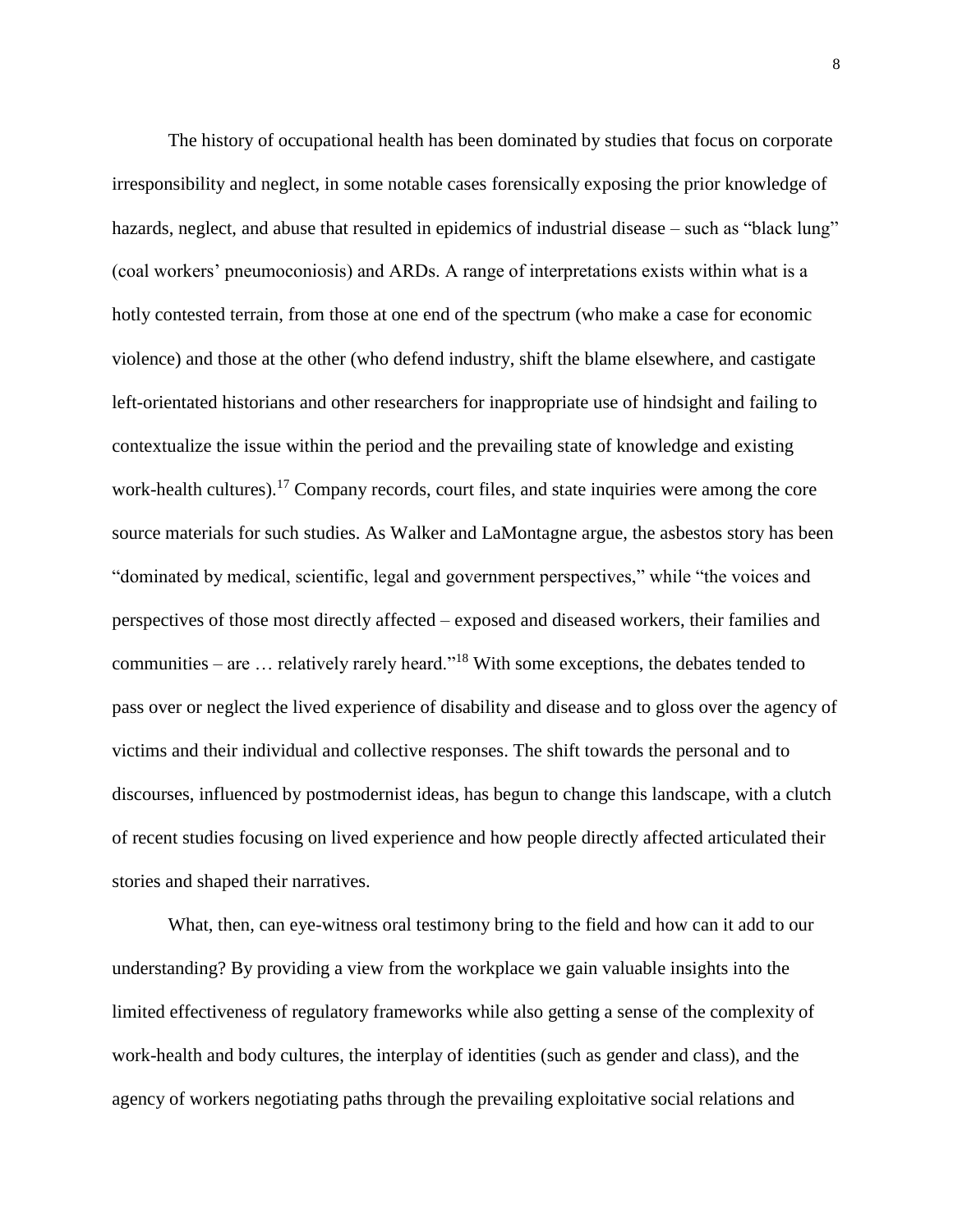managerial, productionist work cultures. A number of studies turn to oral evidence to elucidate work and occupational health. These include Bloor, Perchard, Walker, Clayson, and McIvor and Johnston, who focus on the United Kingdom; Walker and LaMontagne, and Di Pasquale, who interview asbestos workers in Western Australia; Storey, who focuses on injured workers in Canada; and Portelli, who interviews coal miners in Harlan County, in the United States.<sup>19</sup> The latter provides a model oral history project, comprising over two hundred interviews undertaken in fieldwork in Harlan County over more than twenty years. Multiple aspects of economic violence, health, and the body are explored in Portelli's sensitive, panoramic, and seminal monograph. Another exceptional oral-history based investigation is Suroopa Mukherjee's *Surviving Bhopal* (2010), which focuses on the stories of female survivors of the infamous Union Carbide gas leak in India.

These investigations have taken place and have been influenced by concurrent developments in the discipline of oral history. Partly in response to criticisms about the unreliability of memory and partly in order to make its position more robust, oral history has morphed from what has been termed "reconstructive" oral history – in which, typically, testimony was uncritically accepted at face value – towards more "interpretative" approaches. The latter was influenced by the postmodernist turn and by the influential work of Italian oral historians, notably Luisa Passerini and Alessandro Portelli.<sup>20</sup> What emerged was a phase of introspection in the discipline, and the outcome was a more theoretically informed and methodologically rigorous oral history. Ideas were borrowed from a wide range of social science and other disciplines (including sociology, anthropology, psychology, and linguistics) and tested against the empirical evidence. Memory studies basically confirmed the fundamental reliability of memory, and the subjective nature of the evidence – formerly criticized as a weakness –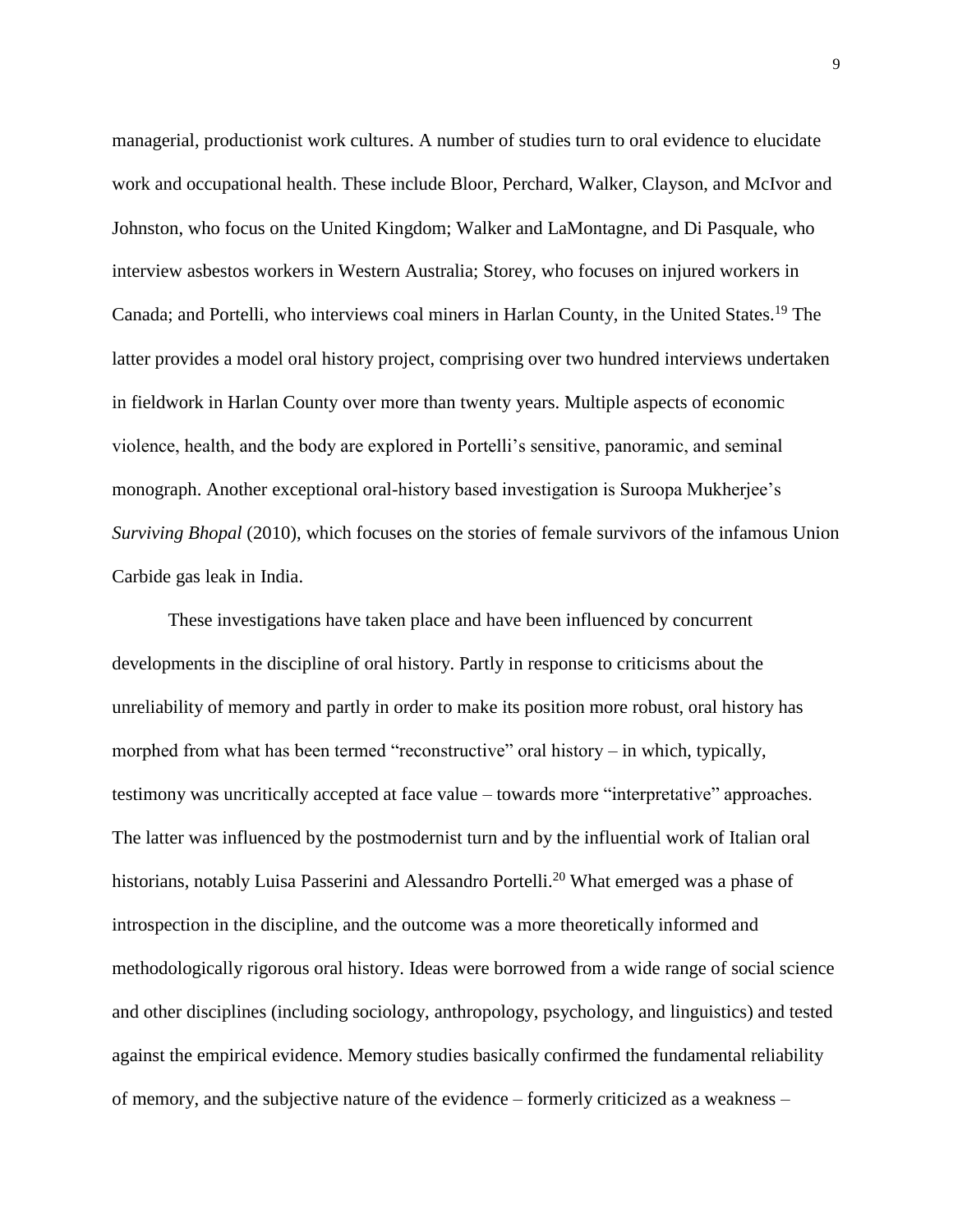became recognized as a strength. Silences in life stories and misremembering were identified as being significant in their own right and were judged to be full of meaning. Intersubjectivities also became a focus. Testimonies were observed to be composed and shaped both by the interviewers' subjectivities (such as gender and class) and in a dialogue with the interviewee as well as by the prevailing wider media and culture – what has become known as "the cultural circuit."<sup>21</sup> It was established that repetitions, metaphors, and anecdotes in oral testimonies have significance and that personal storytelling is subject to prevailing narrative structures and "rules" within particular societies and cultures. There is a process of adaptation here as narrators gauge their immediate audience (the interviewer) and imagine their wider perceived audience (the end users and readers of the archived final product). In recalling their past in an interview context, narrators are filtering and sieving memories, constructing and composing their stories, and mixing factual evidence with their own interpretations as they try to make sense of their lives in an active, dialogic, and reflexive process of remembering. $^{22}$ 

So, oral history scholarship and methodologies have become more sophisticated and have contributed to a widening understanding of the body in work and working bodies. The unique nature of oral evidence is now widely accepted and its veracity recognized. Oral historians are now much more reflexively critical of their material and acknowledge the influence their own subjectivities have upon the interview and how narrators position themselves in the narrative, using the encounter as a way of projecting a sense of self. The "new oral history" that has emerged has been influenced by postmodernist ideas, which have challenged and been fused into the radical tradition of oral history. This tradition was pioneered by an earlier generation of socialist and feminist oral historians who were driven by a desire to give marginalized people a voice and a place; their agenda for history was concerned with both equality and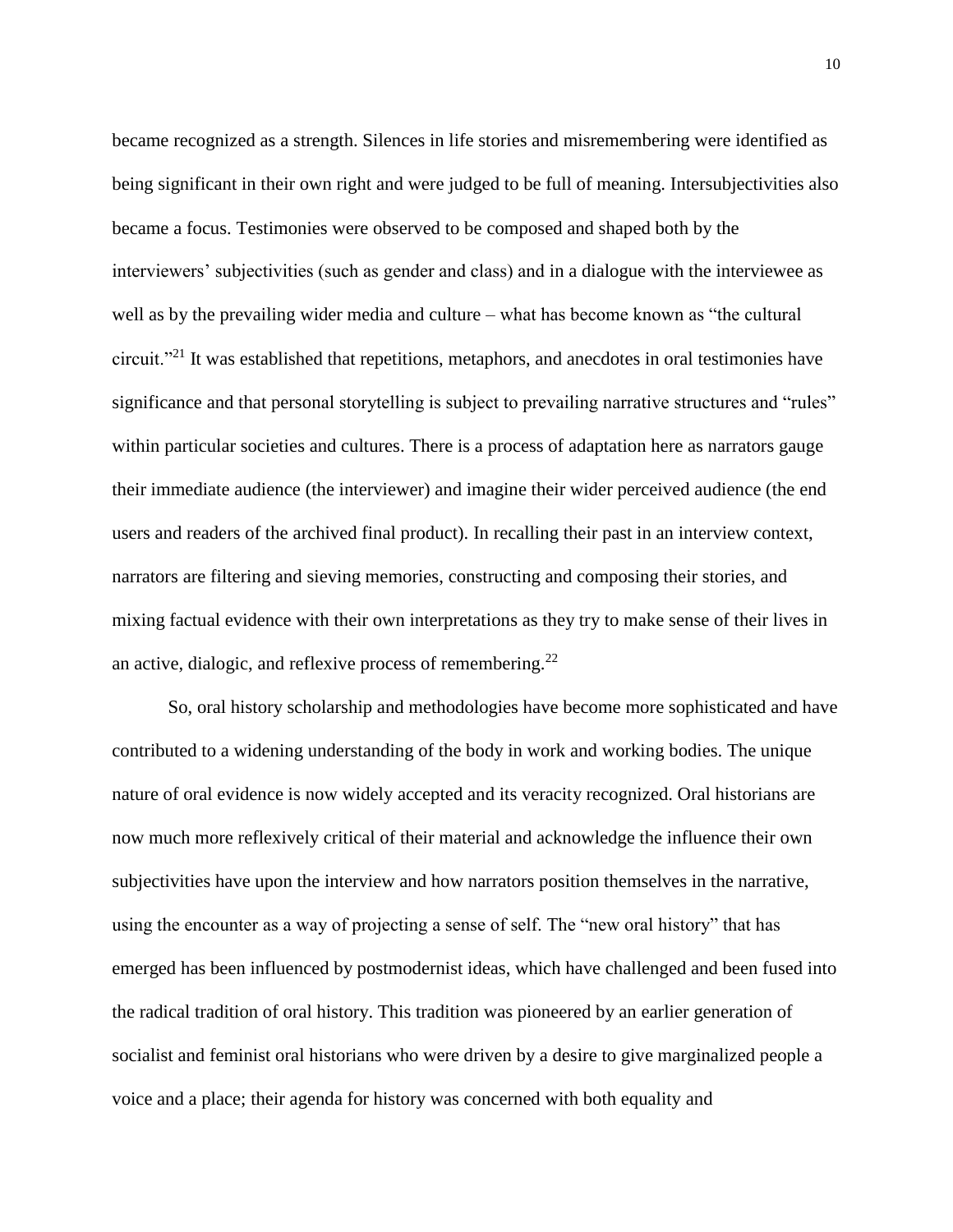democratization. Oral historians postulate that *what* is remembered and *how* it is recalled is significant in its own right and reveals much about how people derive meaning from the past and gain composure in the telling.

# **Power, Structure, and Agency: Prevailing Workplace Cultures and the Body**

How, then, did the participants in the asbestos tragedy – the victims, witnesses, and survivors – make sense of their experience and articulate their stories? What can oral testimonies tell us about the cultures in which such economic violence was incubated and how individuals and families felt, responded, and navigated their way through diagnosis, encroaching disability, and death?

The first point I would make is that such eye-witness testimonies lay bare the realities of irresponsible and abusive power relationships – economic violence – at the point of production and the limited resources that workers could bring to bear upon their situation. The space in which workers toiled and the environment in which bodies were located was frequently vividly recalled, with dust, death, and disability as recurring motifs in asbestos workers' work-life narratives. Such workers in the United Kingdom (and elsewhere) recalled asbestos dust suspended like a "fog" or falling like "snow" in their workplaces in the 1950s, 1960s, and 1970s, and of *playing* with the material – for example, making "monkey dung'"(asbestos cement paste) "snowballs."<sup>23</sup> Either information was withheld from workers or only selective (and sometimes misleading) information about hazards was leaked out (such as the benign nature of white compared to blue and brown asbestos). While workers had some intuitive and lay knowledge,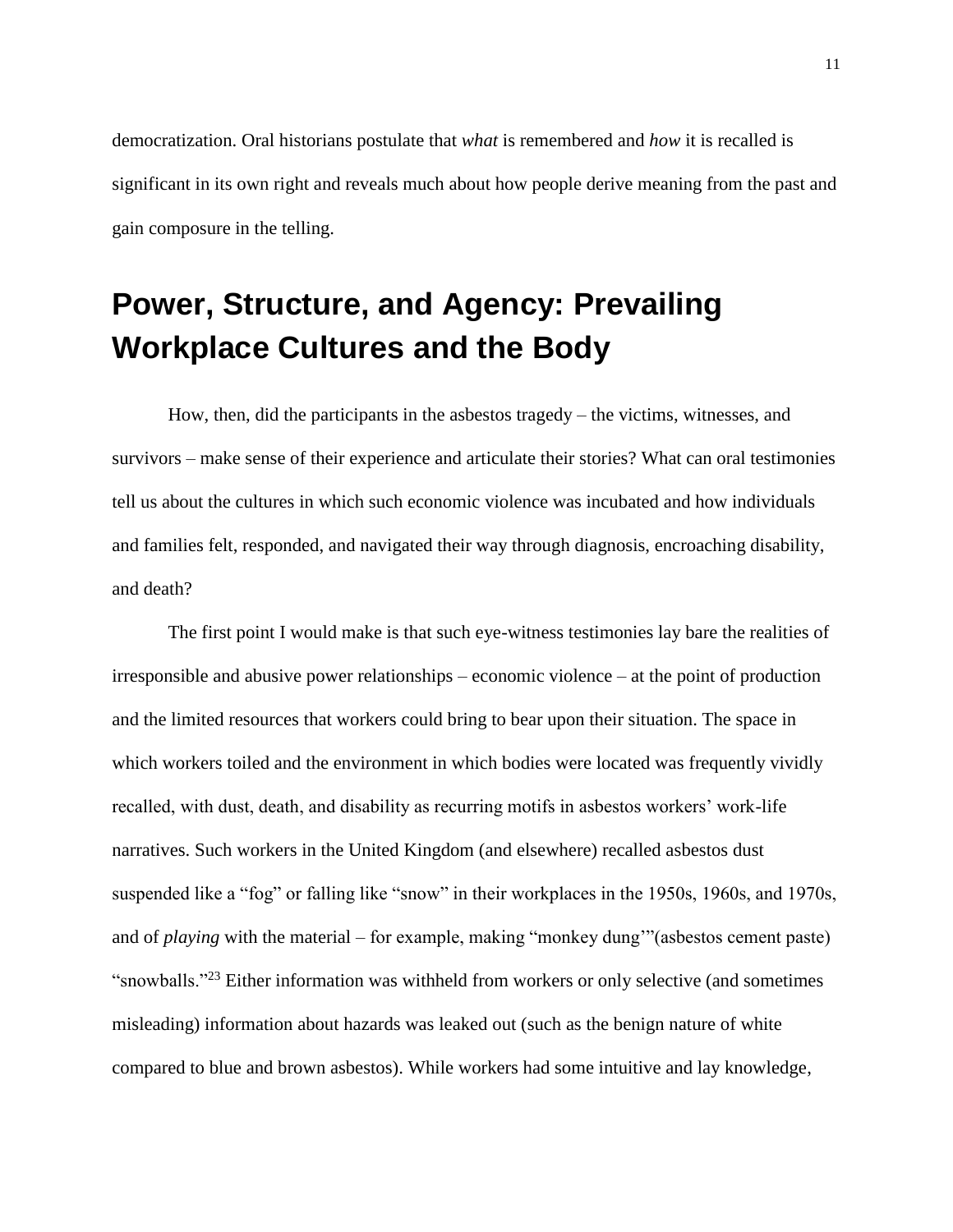they were ignorant of the *extent* of the dangers. They recalled feeling pressured to work with the toxic material, to "cut corners," ignore safety regulations, and maximize productivity because of wage or bonus systems – or simply because there was no alternative employment (as, for example, was the case for the Italian migrants who worked in the Wittenoom mine in Western Australia from the 1930s to the 1960s). An unskilled machine operator who worked at the Turner and Newall Clydebank (Scotland) asbestos factory for eight years in the 1960s commented: "I knew it was dangerous before I went in there 'cause there was people complaining, but when you have two of a family to bring up it was better than walking the streets. I never was idle in my life."<sup>24</sup> In this sense these workers were victims of a Fordist, productionist culture that exalted hard graft and the maximization of earnings at all costs. The problem was primarily a structural one, the product of an exploitative system pivoting around profit maximization and the abuse of economic power. Also relevant here is the persistence of insecurity of the postwar generation of workers who could recall the mass unemployment of the interwar economic depression. The prevailing postwar economic context of deindustrialization in the heavy industries in the United Kingdom (and elsewhere) and the decline of manufacturing in general, with widespread factory, yard and mine closures, provided the backcloth to this unfolding tragedy.

This has to be understood, however, within a cultural framework – a milieu that facilitated the tolerance and persistence of abusive economic violence. Men were habituated to undertaking dangerous work, to accepting a high-risk threshold, and to being part of a fiercely independent working-class culture that frowned upon those who complained or "made a fuss." A dominant (or hegemonic) mode of "hard man" masculinity was forged in such heavy industry workplaces. Stakhanovite grafting was exalted within working-class communities in the United Kingdom (and elsewhere), where the "top producers" and highest earners were lauded and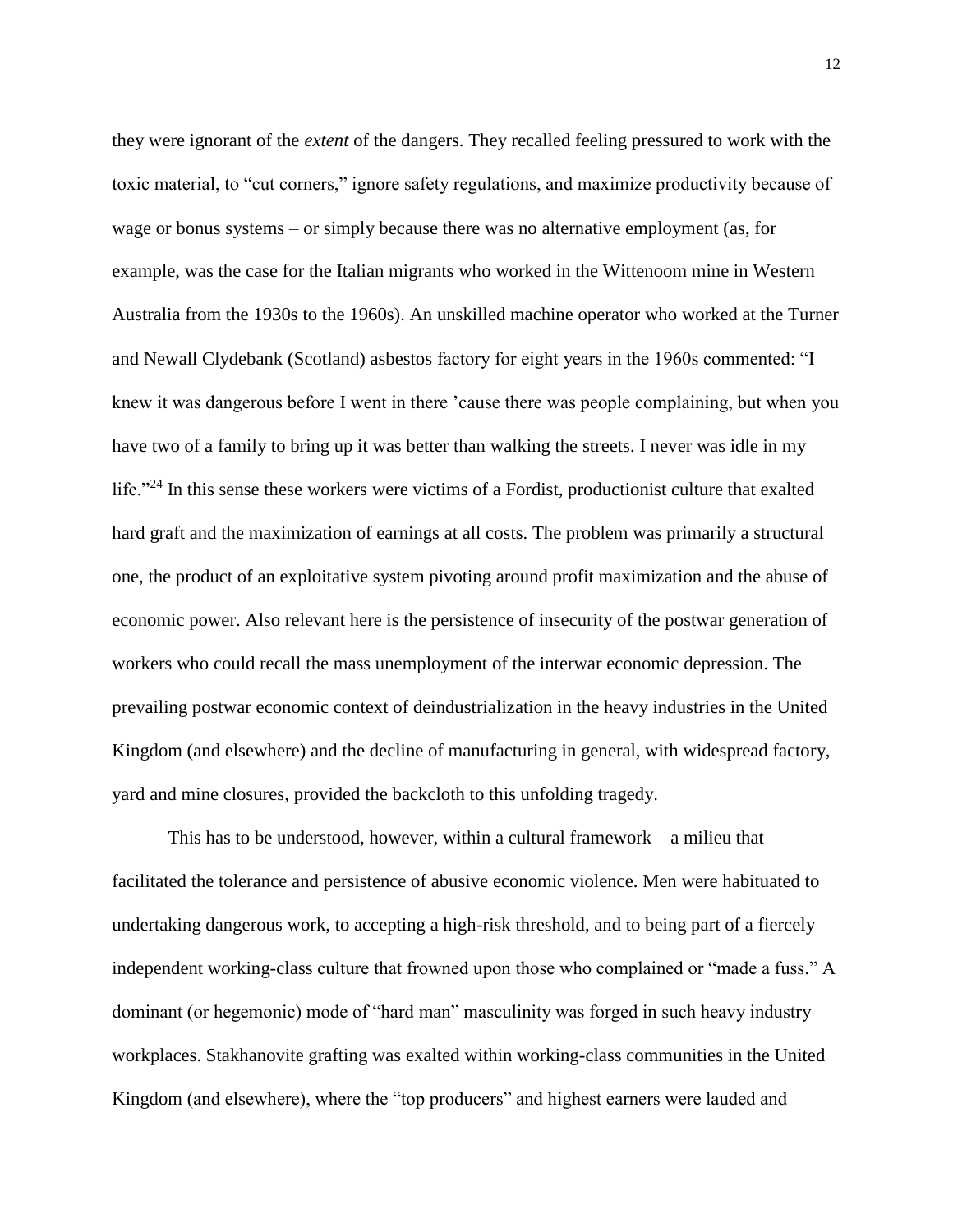praised. One Clydeside sheet metal worker who started work in 1942 reflected upon his life in a 1999 interview:

Being a man with no education, the only thing you had was the muscle in your arm and what experience you got with metal, and a very willingness to work. I would go in and say to people, "Yes I'll do that in that time." And whatever it took to do that [job] I would do it. Silly now, looking back through the years, you know. $25$ 

Those who sought to protect themselves could be pilloried as lesser men, subject to peer pressure to take risks, to compete, to conform, and to maximize earnings. This was what was expected of men in the performance of their "provider" and "breadwinner" roles, and it lay at the very core of mid- to late twentieth-century working-class masculinities. This high-risk threshold culture and behaviour was invariably condoned by employers and management; however, to a surprising degree, it was also accepted as an integral, immutable part of working-class life. Workers were socialized into this. Such risks were part of the fabric of manual working lives and was rarely questioned. As Portelli argues in his recent oral history of coal miners in Harlan County, there was "a cultural disposition" among miners to embrace managerial profit maximization through a culture of hard graft.<sup>26</sup> Risk was influenced intimately by the wider context. In "Third World" and developing nations, poverty and short life expectancy came into play. As one young Indian asbestos factory worker commented in an interview: "I am not going to die immediately. Who knows what my future is."<sup>27</sup> In India, the casual and contract workers were the most vulnerable and were forced to accept risks. Mangabhai Patel worked insulating boilers in Ahmedabad until his asbestosis forced him to quit the job. He recalls: "As a casual worker you cannot even ask for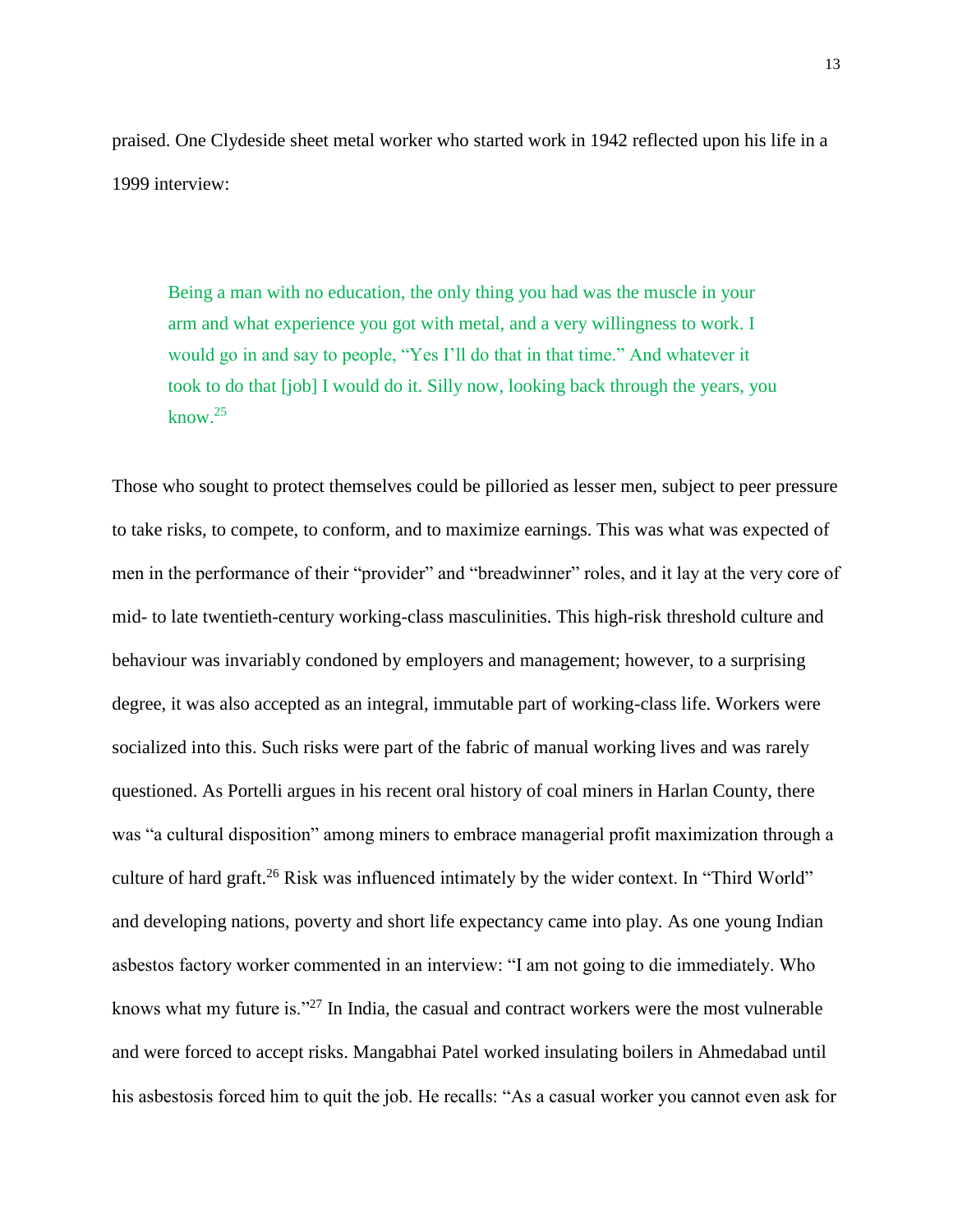anything, your job is very insecure. Casual workers are treated very badly, given low wages and the most dangerous kinds of jobs."<sup>28</sup> Moreover, while not powerless, workers lacked the capacity (provided by capital) to change things, even in the developed economies where trade unions were more entrenched. As one Clydeside worker put it: "It was like fighting an atomic war with a bow and arrow, you know. You hadnae a chance."<sup>29</sup>

Trade unionism partly embraced and reflected such machismo attitudes. Again, the oral testimonies elucidate a range of behaviour from the militant rank-and-file activists who campaigned relentlessly against asbestos exposure (such as Ron Todd in Clydeside beginning in the 1960s) to the indifference of trade union officials and union hierarchies sensitive to job insecurities and the need to prioritize wages and jobs within a precarious employment environment. This might be understood where the threat to jobs and, concomitant with this, the capacity to perform the traditional male provider role was at stake. Increasingly, over time, trade unions in the United Kingdom came to challenge the economic violence associated with asbestos, to question prevailing high-risk work-health cultures, and to nurture an alternative health and safety conscious workforce. Somewhat belatedly, perhaps, the trade unions edged towards a more progressive policy that combined prevention as well as compensation.<sup>30</sup> They developed into a pivotal countervailing force against economic violence, coming to challenge the entrenched masculine culture that had been socialized into accepting high levels of risk, with shop stewards playing a key protective role at the point of production.

That said, there were tensions and conflicts, and it cannot be said that British workers automatically followed union policies, especially when this clashed with their proclivity to maximize earnings in industries dominated by payments-by-results wage systems and subcontracting (as with asbestos insulation). This could lead to vertical "alliances" between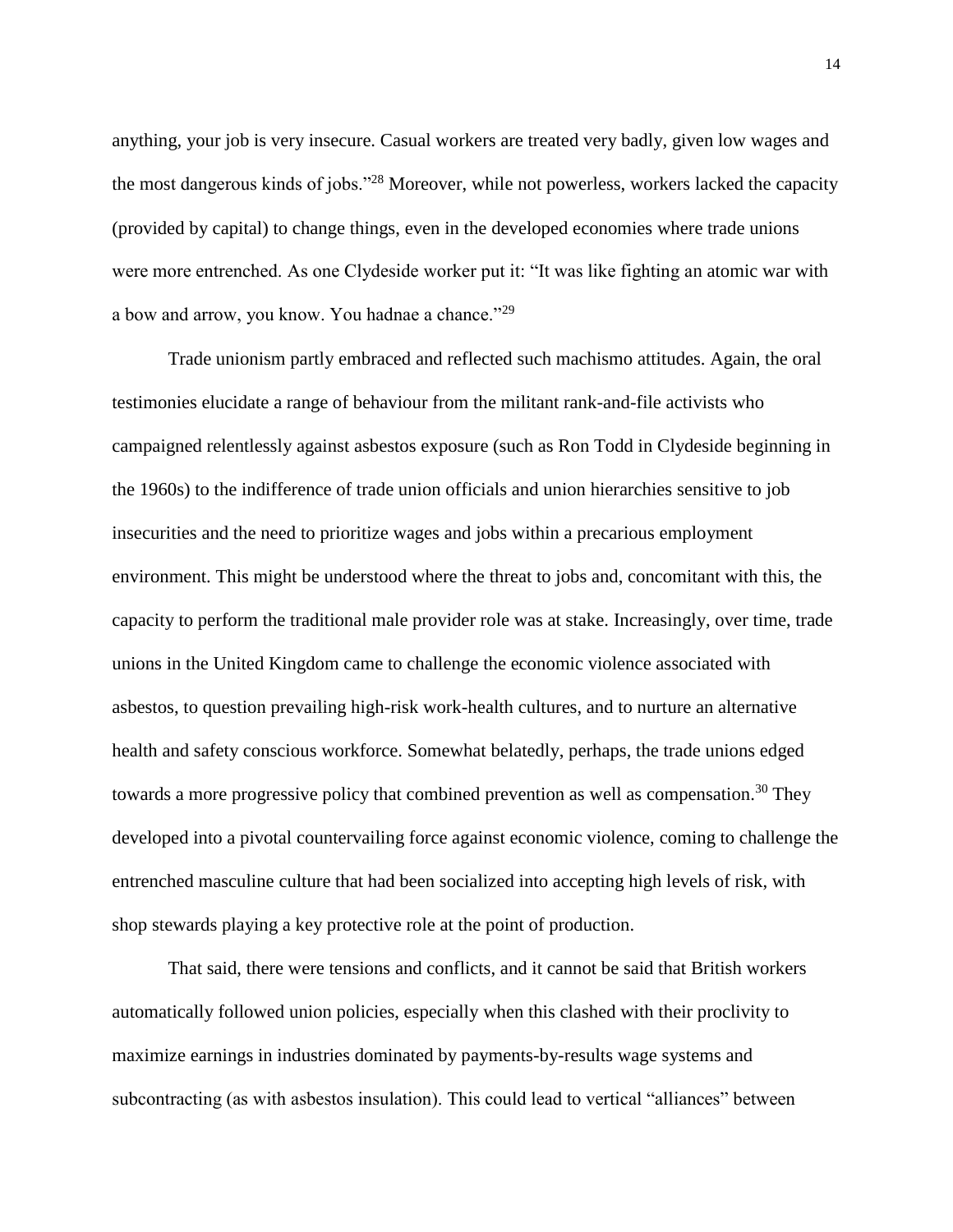management and men against the "health and safety bureaucracy." Thus the factory inspectors, and sometimes the unions, might be distrusted as interfering bureaucrats despite their key role in challenging and campaigning against economic violence. For example, at the Red Roads building construction site in Glasgow in the early 1960s, joiners (carpenters) told their trade union official to "get to fuck" and not to interfere when he warned them of the dangers of sawing asbestos insulation boards.<sup>31</sup> Tragically, many of these "white mice" working on the Red Road job subsequently died of mesothelioma and lung cancer.

Workers were enmeshed within the dual exploitative pressures of a productionist culture and gendered ideologies that exalted the tough, risk-taking, competitive, hard-grafting worker. The unions might challenge this, but, at times, they also tolerated and legitimized it – as, for example, in their support for the system of extra payments (sometimes referred to as "danger money" or "dirt money") for working in dust. At the point of production there was a tension between protecting the body and conserving labour power, on the one hand, and taking risks and pushing bodies to the limit in order to maximize production (and hence earnings) and to fulfill managerial expectations, on the other.

In some of the interviews conducted among Scottish asbestos workers the tone fizzes with bitterness, resentment, and anger; in others, it reveals a quiet stoicism and fatalistic acceptance of one's lot. The discovery and confirmation that employers or managers were aware of the risks long before workers were told of them were repeated narratives in the oral testimonies, as was the perception that what had happened constituted intentional killing predicated upon prior knowledge of the deadly nature of the mineral being processed or handled. Clearly, evidence and knowledge that has accumulated since exposure has influenced the way people remember and recount workplace conditions and trauma. While this did not register with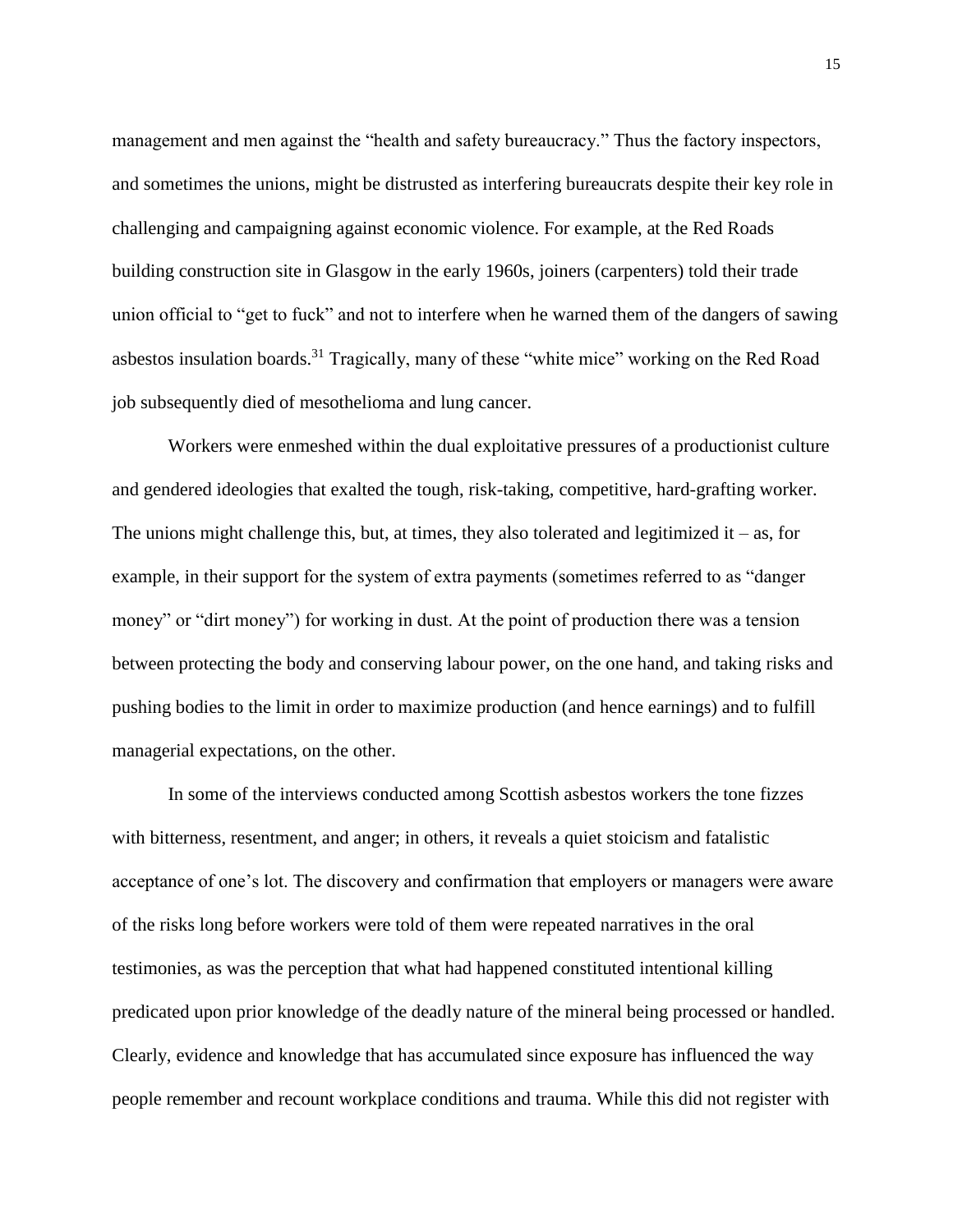us as clearly as it should have in the late 1990s, when we were trying to interpret the oral testimonies of Scottish asbestos workers for *Lethal Work*, in retrospect (and in the re-reading of these interviews) there is much evidence of what has been called the "cultural circuit." Memories were framed with reference to later media and trade union exposures of the deadly risks of working with asbestos and were influenced by knowledge accumulation that had occurred since the personal experiences being recalled (some of which had occurred forty or more years previously). One landmark TV documentary that clearly made an impact (and was mentioned by several interviewees) was *Alice: Fight for Life,* the story of a woman's lingering death from mesothelioma that screened on British TV in 1982. This hard-hitting, prize-winning, ninetyminute film made for harrowing viewing, particularly the interview footage from Alice Jefferson's deathbed. As McCulloch and Tweedale acknowledge: "It was recognized as a pathbreaking work that had put Britain (and other countries) on notice that asbestos was a major hazard. No one would ever look at asbestos in quite the same way again."<sup>32</sup>

### **Living with Disability and Death**

Economic violence destroyed lives, leaving in its wake a legacy of disability, premature death, and deep psychological distress not unlike that found in other post-traumatic stress disorders. As a sixty-four-year-old electrician with mesothelioma reflected: "Until now I thought trauma was a fad imported from America and reserved for the middle classes. I am now wiser."<sup>33</sup> Oral interviewing methodologies enable us to explore and to elucidate this experience, to get behind the sterile body counts to the human dimension, the lived reality. Oral testimonies of those suffering from ARDs illuminate a hidden world of private grief, sadness, anger, frustration,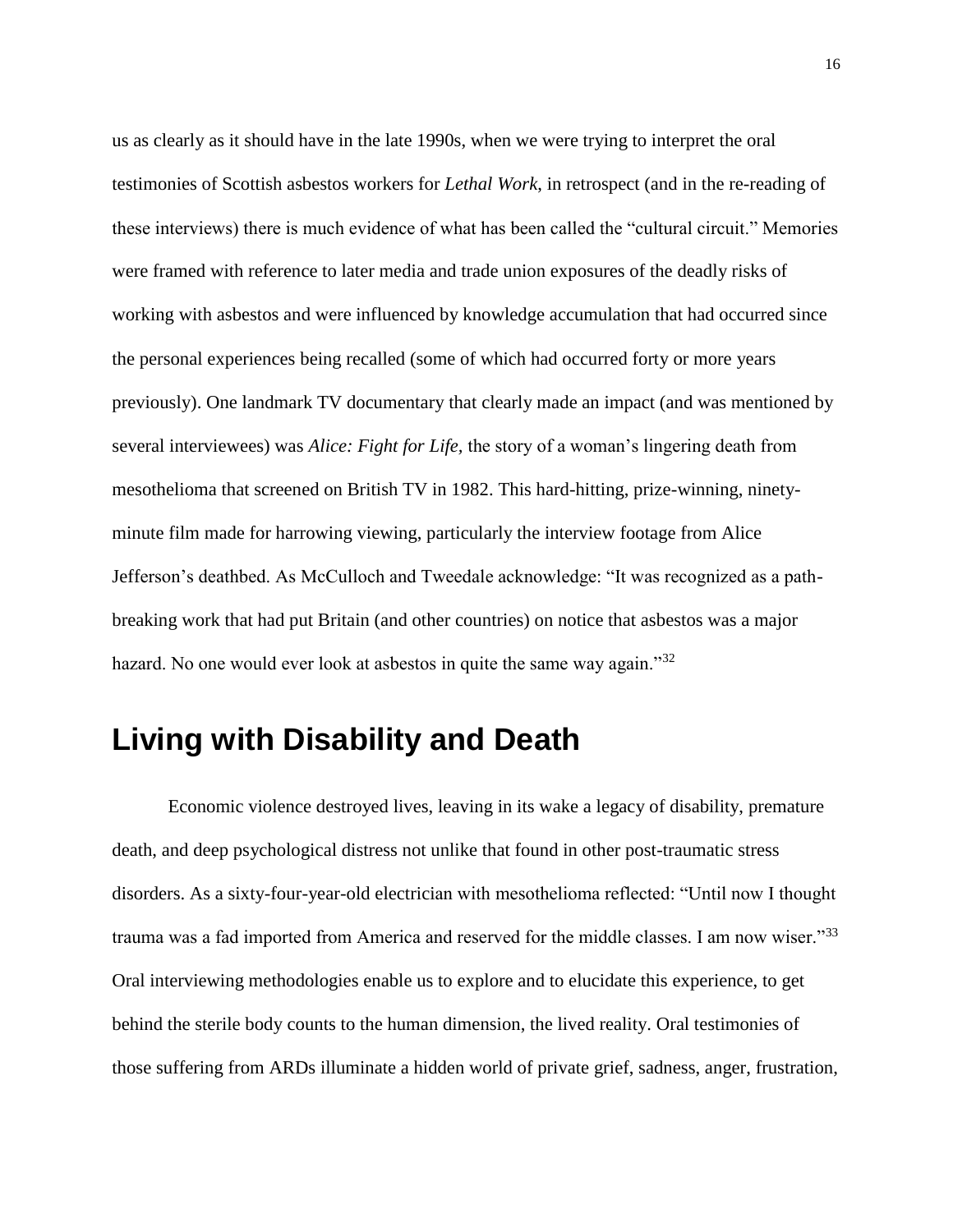disappointment, pain, and suffering. In *Lethal Work* we report on the "blighted lives" of ARD victims in Scotland and argue that people were invariably marginalized by their illness.<sup>34</sup> Narrators recalled the encroaching social isolation (with the focus of disabled and ill men's lives shifting from the workplace to the female-dominated and feminized space of the home) and restricted social and physical activities (such as walking, sports, and dancing). They spoke of relative economic deprivation associated with income reduction, of the trauma associated with being diagnosed in a GP's office or at a hospital, and of living and coping strategies as they struggled to adapt to the news that they were going to die from an incurable cancer. We suggest that Blaxter's argument that disability triggers social exclusion applies to these occupationally disabled and dying people, although with important caveats.<sup>35</sup> As Castleman and Tweedale show, the majority of mesothelioma victims did not get any financial compensation – even in industrialized countries with statutory Workmen's Compensation systems in the 1980s and 1990s (including the United Kingdom and Canada).<sup>36</sup>

Speaking directly to participants – to those directly implicated – enables us to provide a refocused history that reveals much about the emotional journey (in what was often a hidden and personalized space) involved in the transition from fit and able worker to disabled and dependent person, with all that this represents for gendered identities. What is being recalled is frequently an intimate, personal story of damage, loss, pain, adjustment – and of mutating identities. If the traditional heavy industries provided an environment in which working-class masculinities were forged, they also had the potential to *emasculate* as encroaching disability curtailed men's capacity to perform as men – as providers and breadwinners, as sexually active partners, as supportive parents and grandparents. Lives invariably became narrowed as individuals, partners, and families had to readjust as workers who were disabled by injuries or chronic disease. Male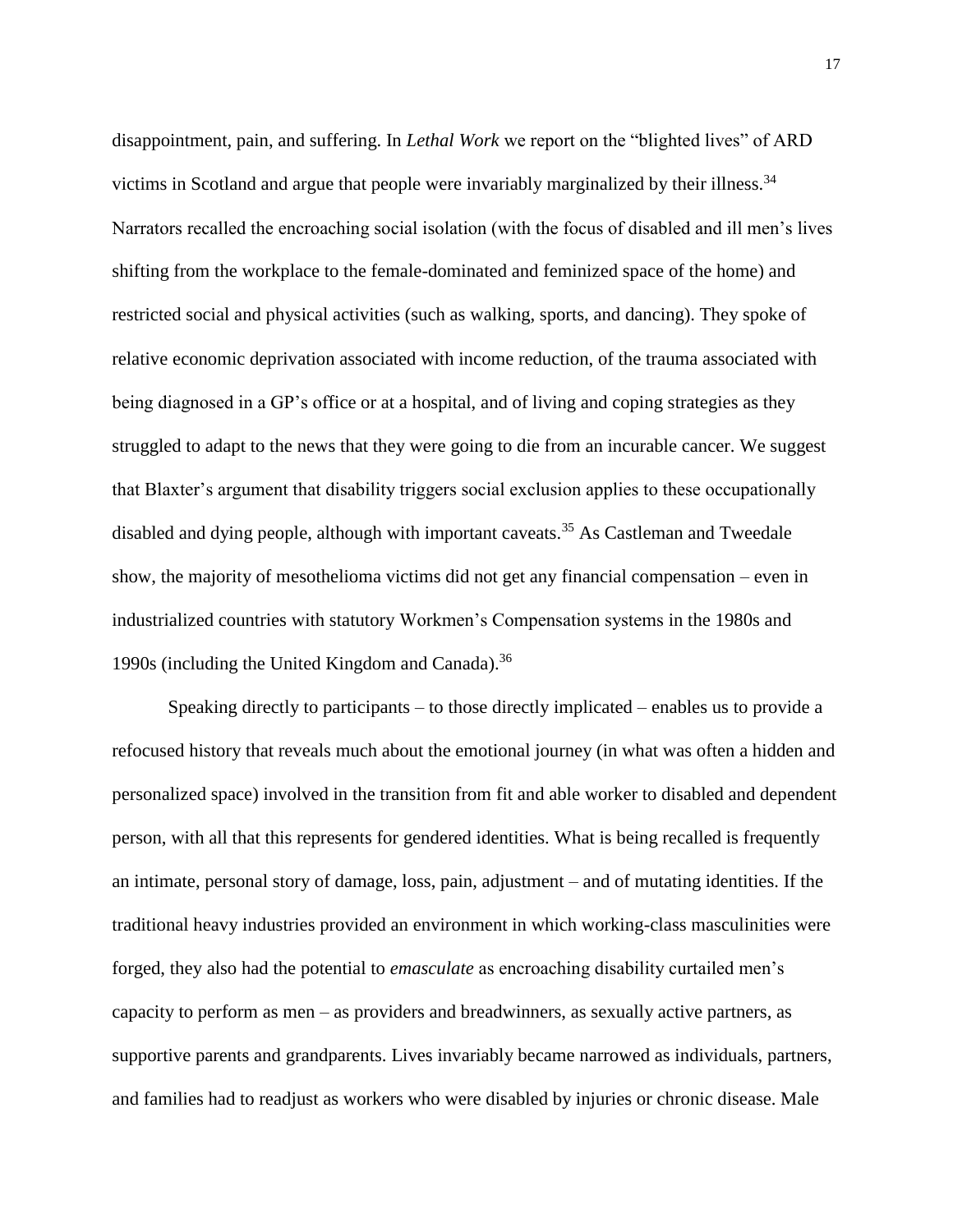workers found it difficult to sustain consumption patterns commensurate with male identities, such as heavy drinking and smoking. Such disruptions could lead to tensions within the family. This threatened a loss of work identity and the package of intrinsic and extrinsic rewards that was associated with work (such as camaraderie, pride in the job, self-esteem). Again, however, there was agency here, albeit operating within the constraints of having to earn a living. For example, some workers with severe asbestosis chose to hide their disability and to continue to work for as long as they could, despite knowing this could further damage respiratory function. The economic and cultural imperatives to act as men and to provide for families influenced such decisions.

What we perhaps failed to see and to convey adequately in *Lethal Work* is how dying a premature and unnatural death, one that was preventable and that was caused by an outside party, increased psychological distress and discomposure. In a recent interview Phyllis Craig (Welfare Rights Officer for Clydeside Action on Asbestos since 1995) was asked about the impact of mesothelioma on the lives of her clients:

I think the physical and mental go together; the mental is torment; that's the only word. It's torture. They have severe breathlessness to the point they feel they are suffocating. And they can't breathe. And the fear and anxiety brings it on more. And they try to do things, and they can't walk; they can't do anything. They need somebody to do it all for them. The physical side is terrible. There's fear; there's pain; there's suffering; there's all sorts of anxieties; there's coping, there's worrying and if you add to that that someone else did this, such an anger because they are taking that person away from their partner; their children [...] Their careers are ended; everything ends because they know they are going to die. I think it's ten times worse, or a hundred times worse if you know someone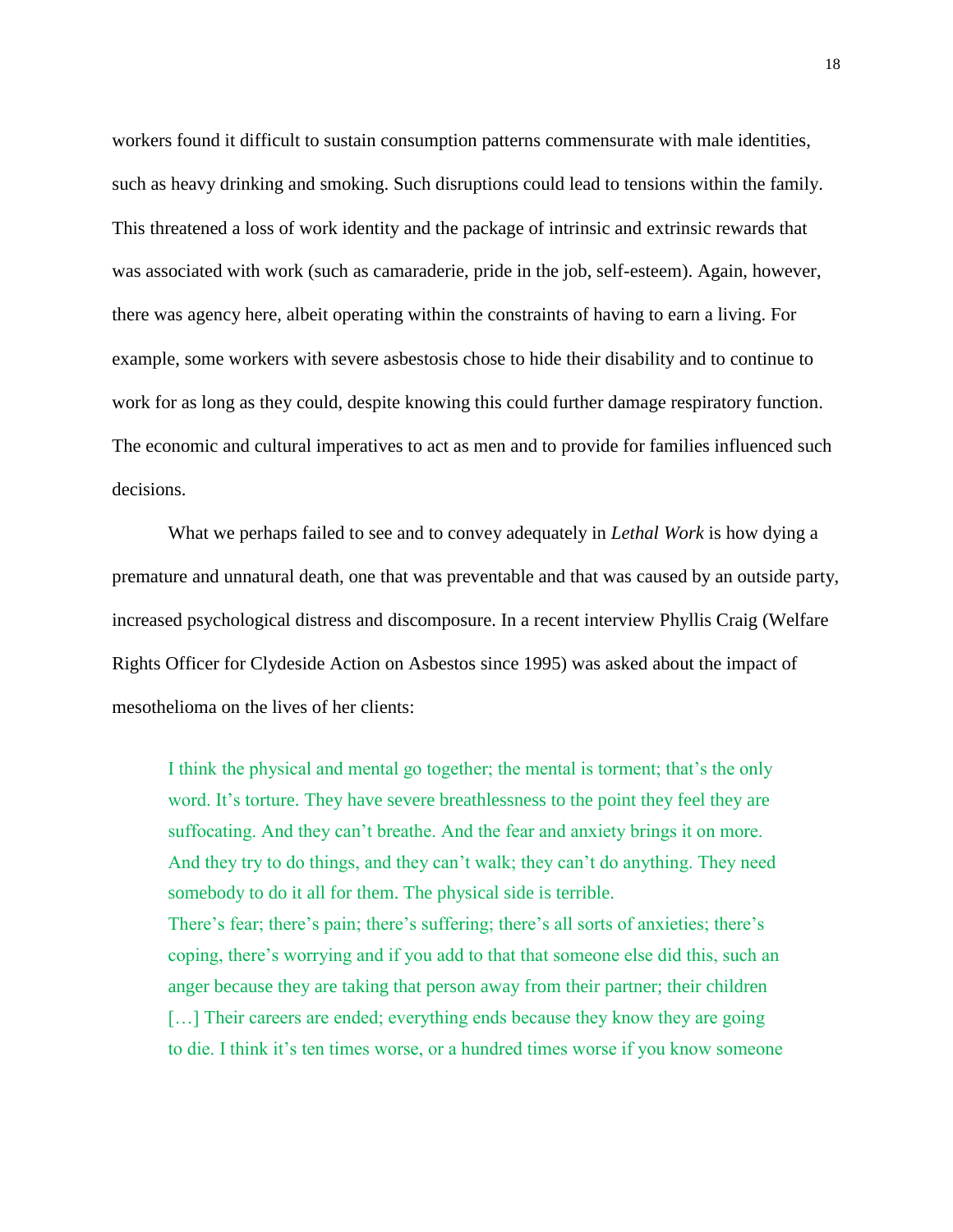else has done this. And the families feel it too; they feel a hundred times worse because their personality does change. They are angry.

It's devastating […] It's horrendous for them. They think about their family; they think about their own mortality and they think about the anger inside them because someone else has caused that […] If you think that someone in your work [has] done something and caused you to be terminally ill and have a horrific death and you're thinking that's what I'm facing because of someone else and because of greed […] People have terrible anxiety and difficulty coping because this was not something natural that's happened to them. Someone did this to them. So the physical pain for them is torture but this is intertwined with the mental picture, losing their family, losing their life and not because they have a cancer that has come and they know that's what happens to everyone […] but that someone else has killed them; that someone else has taken my life. $37$ 

To me – a professional eye-witness who has worked for almost twenty years with ARD victims – in Craig's heart-felt narrative the repetition (eight times) of the point that an outside agent was responsible serves to emphasize the significance of this issue.

Recently, in a mixed methods doctoral dissertation that incorporates oral interviews of patients dying of mesothelioma, Helen Clayson (a GP and hospice manager) undertakes the most comprehensive study in the United Kingdom to date of the effects of this incurable cancer. She refers to the "complex emotional turmoil" that diagnosis with a fatal asbestos-related cancer induces and comments: "Bereaved relatives' emotional accounts reflect witnessing severe suffering, express anger and blame around the potentially avoidable asbestos exposure, and present the deaths due to mesothelioma as 'mass murder.'"<sup>38</sup> Clayson emphasizes the prevalence of stoic reactions in the face of severe breathlessness and pain and how "the disease burden is high" even compared to other forms of cancer, usually necessitating multiple visits to GPs, hospital outpatients clinics, and hospital admission in the last year of their lives.<sup>39</sup> Dyspnoea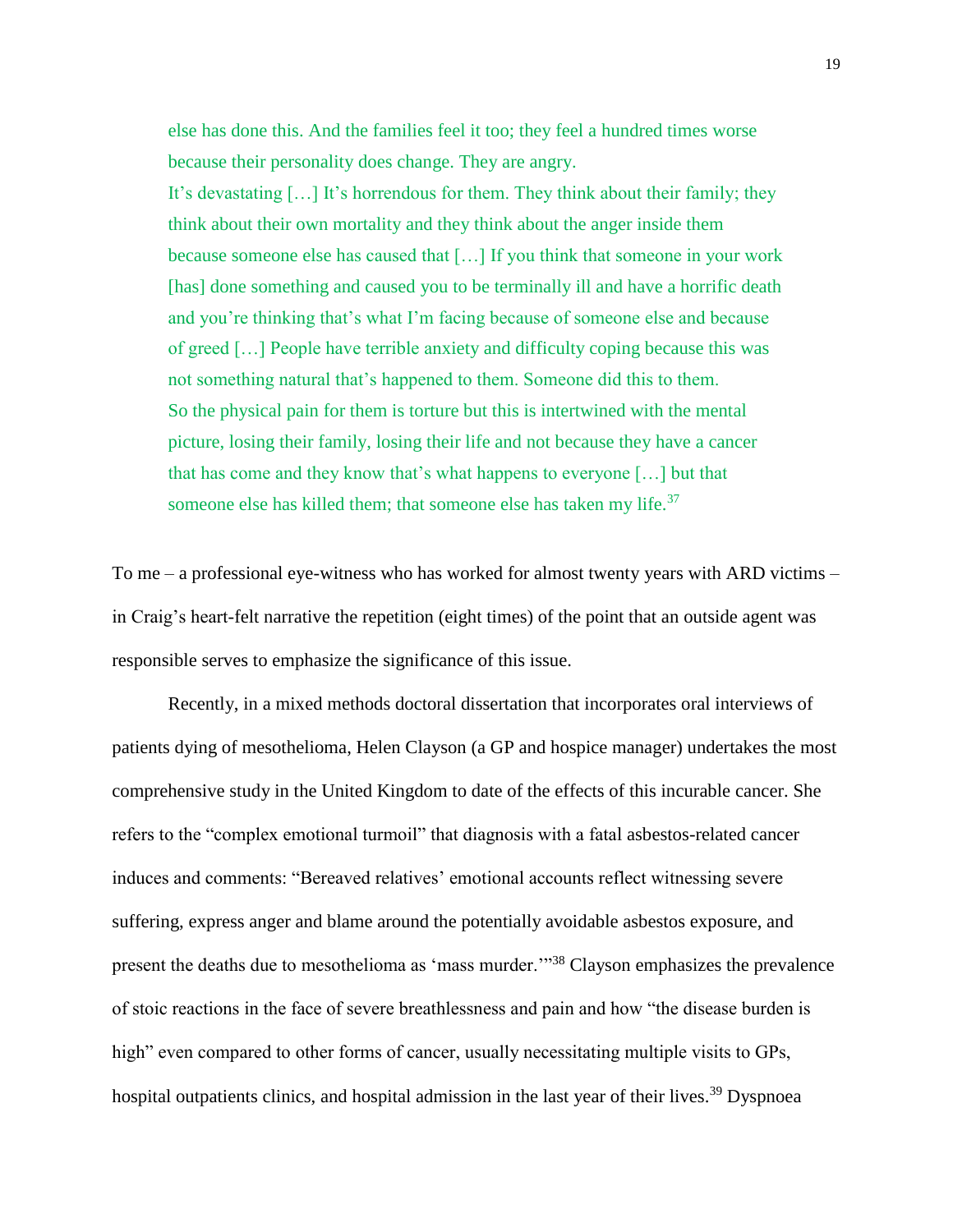(severe breathlessness) and pleural effusions (lung draining) to release fluid build-up are common and often distressing symptoms. There is also a stigma attached to having a malignant disease and much "anticipatory anxiety" about the cancer risk among those without any symptoms, or with pleural plaques or pleural thickening, who are aware of their exposure to asbestos throughout their working lives.<sup>40</sup> Joe Cowell, a trade union activist and asbestos worker in the United Kingdom, comments: "I started with 25 [fellow workers]. There's two of us left. The others are dead with asbestos. The graveyard is full of my [trade union] members. I have a black tie I constantly wear, attending funerals of asbestos cases."<sup>41</sup> But the overwhelming reactions that Clayson finds in her investigation are those of stoicism and fatalism, with respondents emphasizing how they are coping with their terminal illness. A fifty-five-year-old woman diagnosed with mesothelioma reflects, "I've been perfectly healthy up to 55, so I've had 55, a lot of people don't get that long."<sup>42</sup> A sixty-six-year-old shipbuilding millwright comments: "I've had my upsets, I've had my tears [...] and after that I just said, 'Sod it, I'll just take each day as it comes.' I even go back to work once a fortnight."<sup>43</sup>

Another issue that we did not understand or sufficiently emphasize in *Lethal Work,* and that seeps out of the oral testimonies, is the impact that serious chronic occupational disease has upon what are distinctly gendered identities. We seriously neglected the effect on women's lives either of directly contracting mesothelioma or of having to support and care for loved ones with this cancer or asbestosis. Mesothelioma challenged women's femininity, corroding their capacity to act as nurturers, carers, mothers, and wives – quite apart from the obvious economic ramifications associated with any loss of their earnings (dual-income families were increasingly the norm from the 1960s onwards). Phyllis Craig reflects: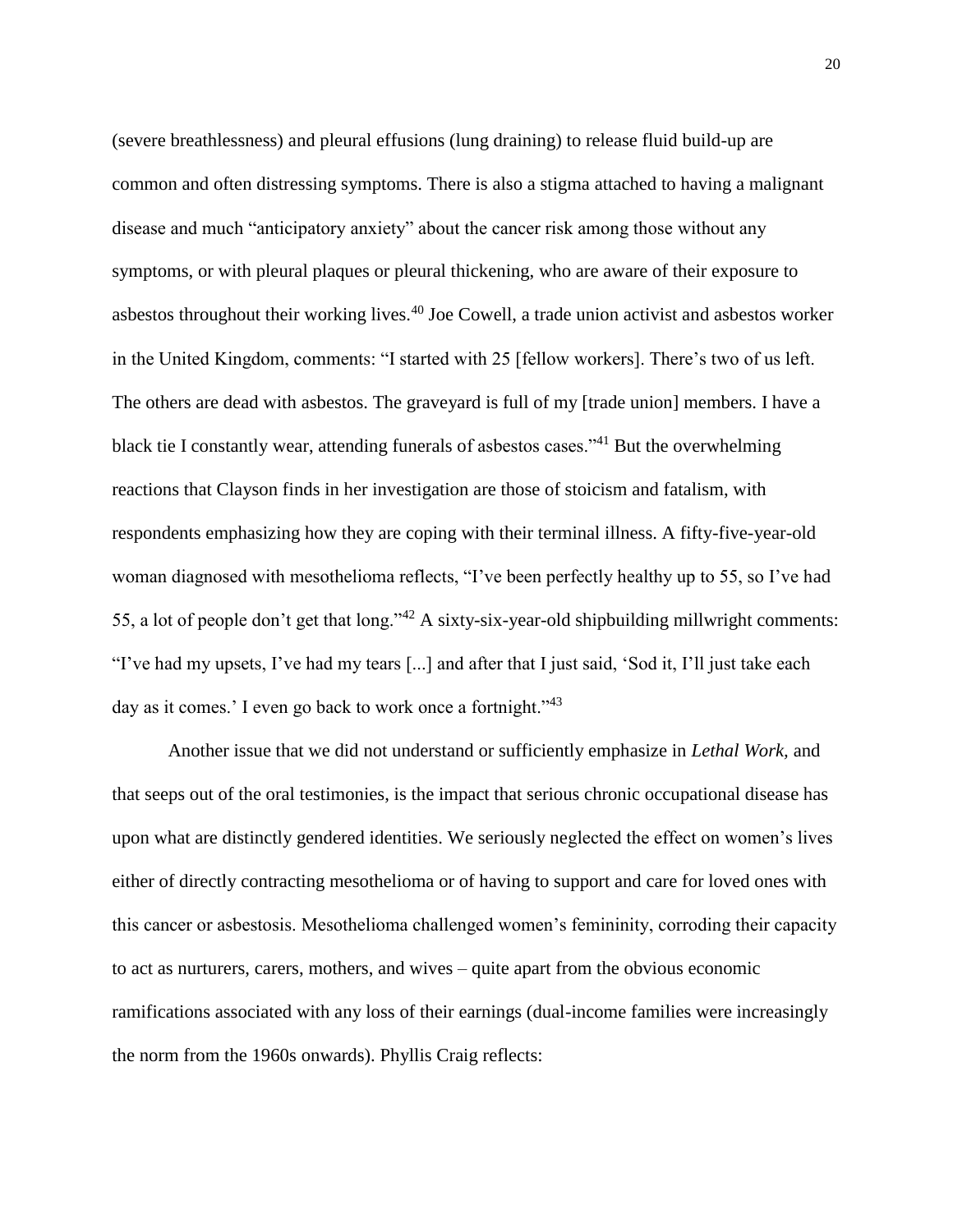Women even if they are working are generally still the homemaker; generally still the person who the family comes to; the Dad usually goes along with it […] And to have that missing, or for her to know that's going to be missing for them would be the biggest concern. For the man it's more financial. They want to make sure they are financially stable. That's the difference. The other one is emotional stability. They [women] fear for their children.<sup>44</sup>

While statistically women were less prone than men to contracting ARDs (given the sexual division of labour and dangerous work "taboo" that existed within working-class culture), as Gorman's and Clayson's work shows, a significant number of them did, and their lives were blighted in similar, if somewhat different, ways than were those of male ARD victims.<sup>45</sup> The proportion of female ARD cases being diagnosed is currently increasing.

For men, ARDs could be deeply emasculating. The oral evidence brought to light the existence of a macho, individualist element in workers' culture that coexisted, sometimes uneasily, with the collective, mutual, class-conscious character of traditional working-class communities. This was notable in relation to the Glasgow area, which had a reputation associated with militancy – hence the tag "Red Clydeside." As one shipyard trade union activist (Jimmy Reid) said in the early 1970s, "We didn't only build ships on the Clyde, we built men."<sup>46</sup> Heavy manual work forged masculinities and men developed a complex relationship with dangerous, health-threatening manual work, to some extent embracing the very processes that consumed their bodies – as Connell argues – in order to fulfill manly roles.<sup>47</sup> Peer pressure determined that men should act in certain ways, including taking risks or taking work to fulfill the breadwinner role even when this work was known to be dangerous. Those unwilling to take risks to maximize earnings might be castigated and pilloried – as effeminate, "cissies," "glundies," and needing "iron jelloids" – as a Yorkshire miner recalled in his autobiography.<sup>48</sup> Portelli also finds this in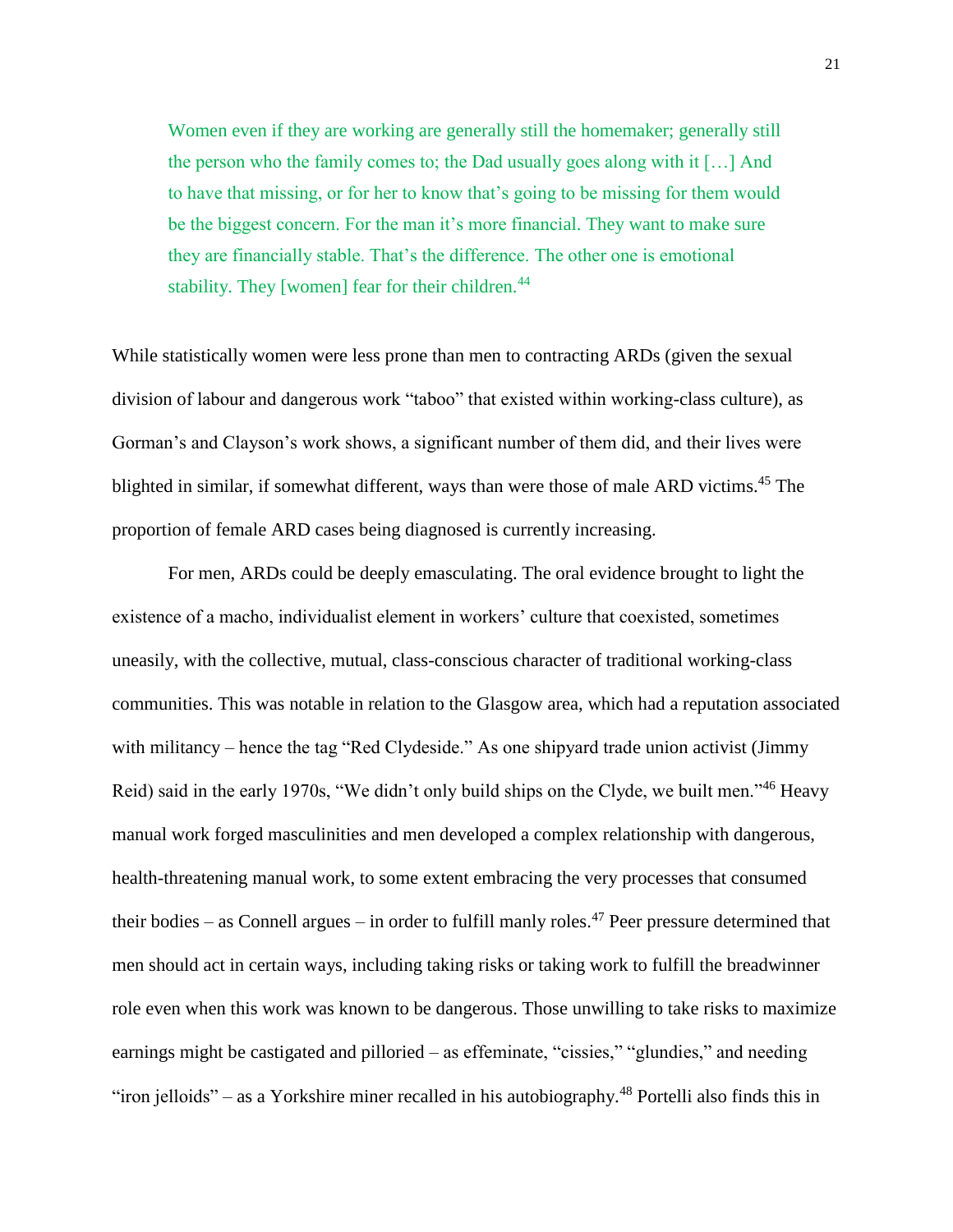his study of Harlan County. It is tied to a powerful, pervasive, and enduring work ethic. Fulfilling the breadwinner role conferred status in working-class communities, as Wight's important ethnographic study, *Workers Not Wasters* elucidates.<sup>49</sup> The "sacrifice" of men's bodies could, in turn, legitimize male power within the home and family. Bodily damage in this productionist and competitive work culture was economically *and* culturally incentivized.

Men responded less directly to health education and hazards-awareness campaigns than did women and were generally more reluctant to admit they had a health problem and to seek medical intervention. And, when they became ill, they would refuse to allow help or to admit that they needed it.<sup>50</sup> The wife of a quantity surveyor with mesothelioma reflected, after his death, that "he never made a fuss […] I was the one that used to see him sitting on the edge of the bed with his arms around himself rocking back and forward in pain."<sup>51</sup> A sixty-one-year-old shipyard engineering worker with mesothelioma commented: "A lot of it's my own problem. Too macho to be shouting out when I should be, you know, when I'm in pain."<sup>52</sup> Diseased and disabled workers unable to compete and to perform as "men" invariably felt like lesser men. Those affected narrated how this was lived in their everyday lives and how it felt to them. A Glasgow sheet metal worker reflected: "I've had no social life since about 1980. Eh, people unfortunately don't want to know you when you're ill like y'know."<sup>53</sup> Another reflected, "I'm buggered,"<sup>54</sup> and a Clydeside asbestos sprayer quite aptly described ARD victims as "industrial lepers."<sup>55</sup> Emotions might be controlled by many men, except in private moments, as the wife of the quantity surveyor cited earlier recalled:

You do your best to bolster them and keep going for them and make light of things. And he took my hand and said: "I'm not going to see xxx as a bride."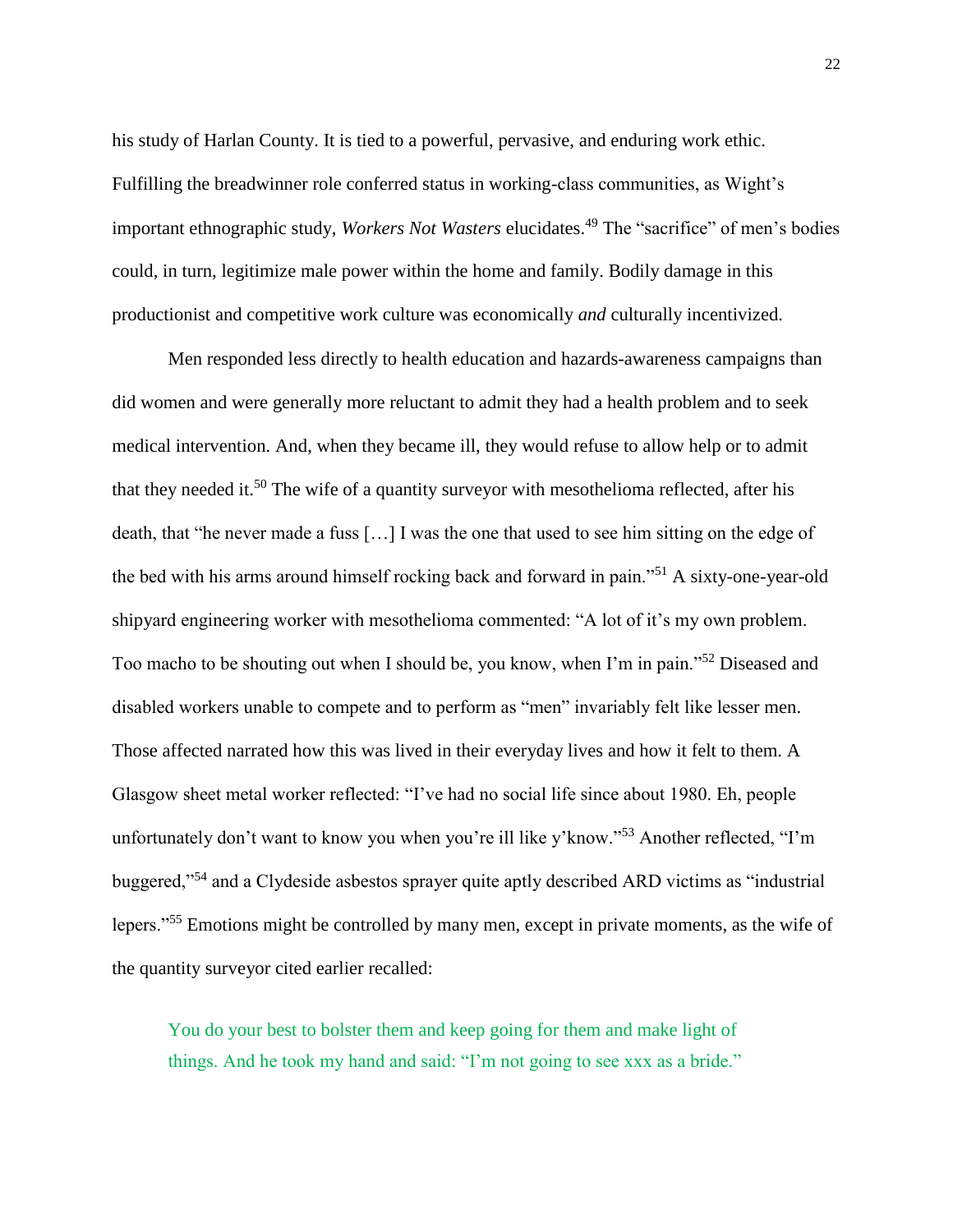Then we went up to bed together and we just cuddled and we both cried. And it's the one and only time that I saw my husband crying.<sup>56</sup>

She told of how her husband insisted on driving the car out of the drive "and then we would pull in and stop and I would take over." "Men, eh," she pondered, "don't like to give in." A pleural plaques sufferer related: "The depression's bad. You get that something terrible. You just want to greet your eyes out and everything, you know […] You can get a violent one. You just flash up stuff."<sup>57</sup> Of course, coping capacities and strategies ranged widely, but the oral testimonies consistently referred to the psychosocial distress and disruption to lives, commensurate with trauma, experienced by ARD victims and survivors.

# **From Adversity to Advocacy: Building an Occupational Disease Movement**

Looking back over the thirty-one interviews conducted for *Lethal Work* I was struck by the diversity of impacts and responses. These ranged across a wide spectrum, from stoic acceptance and withdrawal from society at one extreme (with "cancer fatalism" much in evidence), to intense frustration, bitterness, and both private and publicly vented anger at the other. In a recent interview, Phyllis Craig (of CAA) observed: "Men [with mesothelioma] are *consumed* with anger."<sup>58</sup> This could be channelled into activity through the mobilization of advocacy groups and through campaigning for more effective preventative measures, fairer compensation, and better palliative care (for a Canadian parallel, see Storey [Chapter 2, this volume]).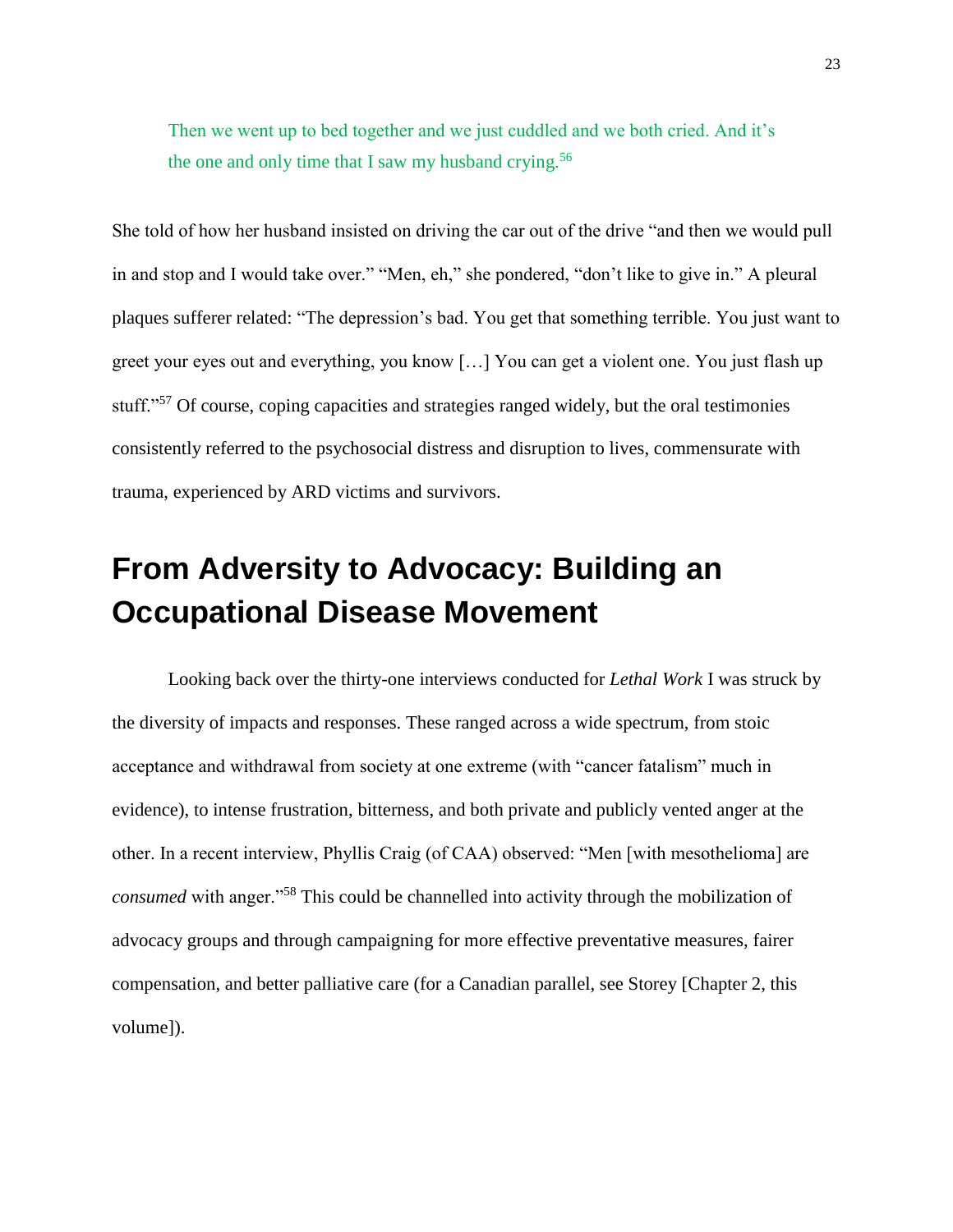The first known asbestos victims advocacy group was established in London in 1978 by Nancy Tait, the wife of a mesothelioma victim.<sup>59</sup> Tait was a tireless advocate for ARD victims' rights and, until her death in 2003, an outspoken campaigner against the asbestos lobby. At least thirty-five such ARD victims groups exist across the world today.<sup>60</sup> Clydeside Action on Asbestos, formed in 1986, was created by a group of volunteer ARD sufferers who had previously worked in the shipyards, on construction sites, and in asbestos factories around the city. One of the founder members, William Harkness, had, for twelve years, been refused any state compensation benefits for his advanced asbestosis. He embodied the mutual help ethos of the diseased workers' movement in the United Kingdom in the 1980s and 1990s. In 1988, he commented:

I am half dead. I can't walk anywhere. I have to get taxis all the time and I have a machine at home I have to use every day to help me breathe. Clyde Action on Asbestos have been a great help to me over the years and I am determined to be part of the group and help others in the same condition caused by that filth.<sup>61</sup>

This mobilizing capacity of injury, harm, and a burning sense of injustice has been evident across the globe. The story of the Jonckheere family in Belgium provides another good example. The Jonckheeres had a family tradition of working for the multinational Eternit asbestos cement factory in the small town of Kapelle-op-den-Bos in Flanders. In a recent interview, Eric Jonckheere recalled that his grandfather had been employed in the plant since 1936 and rose to become a director and plant manager before retiring in 1956. A great uncle also set up the Eternit plant in the Congo, while Eric's father, Pierre, worked at Eternit as a mechanical engineer beginning in the early 1950s. Pierre died of mesothelioma in 1987, aged fifty-nine. In the village, Eternit had a reputation as a caring, welfarist employer, and Eric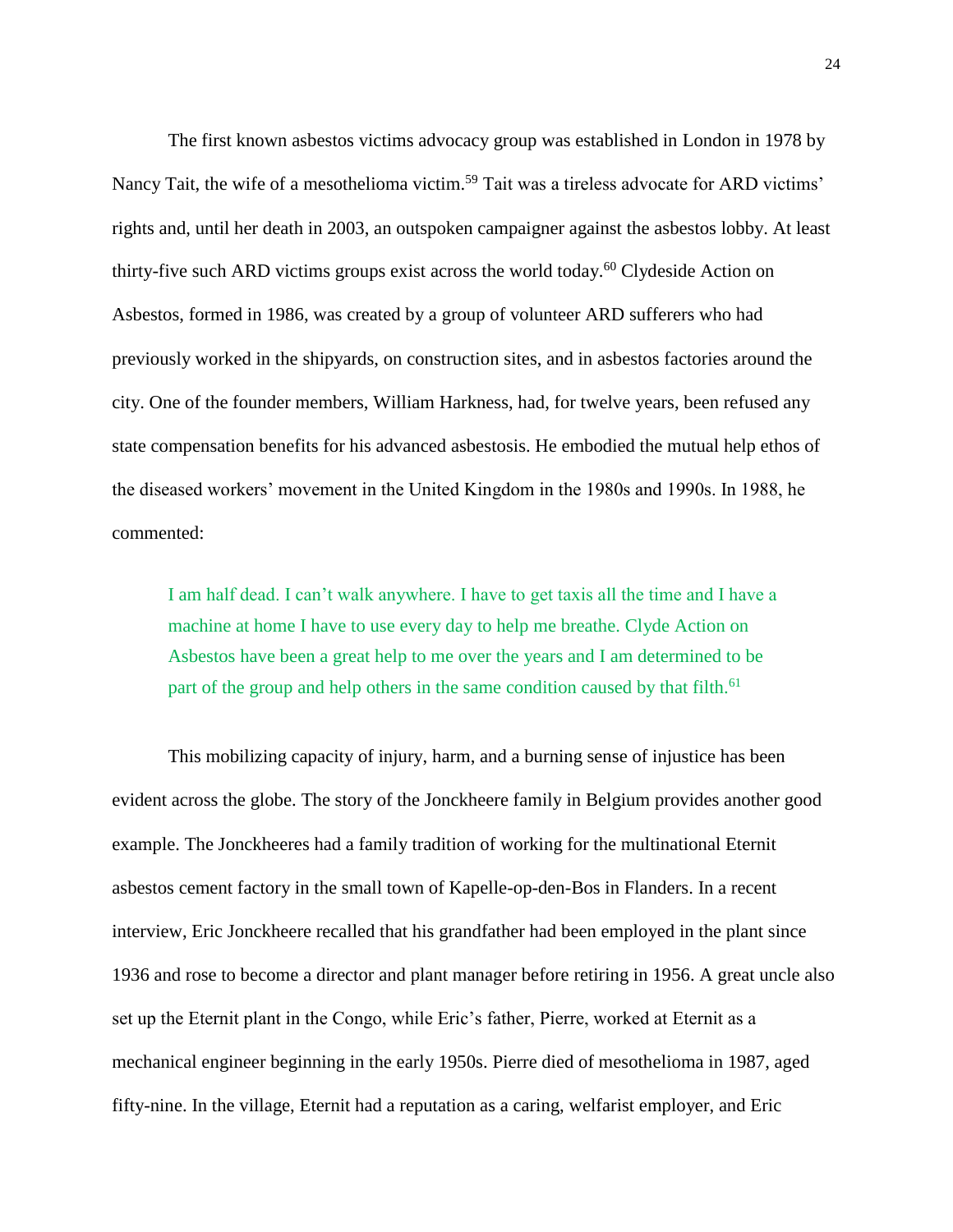commented on isolated community's attachment and loyalty to the company, and the "pride" that his father and grandfather had in their work. They were deferential "company" men. Eric's father refused to believe the company was culpable for ARDs or that it was withholding information. He accepted the company's reassurances and the company doctor's misdiagnosis of his mesothelioma (which was initially treated with antibiotics). "My father didn't want us to panic  $\left[ \ldots \right]$  I never realized the suffering he went through," Eric recalled, "he died in great pain."<sup>62</sup>

A decade or so later, in 1999, Eric's mother, Francoise, was diagnosed with mesothelioma due to environmental exposure in the area around the Eternit factory.<sup>63</sup> Gardens in the vicinity of the plant were covered in white dust. She insisted that her five sons be examined, and it was found that they all had asbestos contamination in their lungs. Eternit offered the standard sum of forty-two thousand euros as compensation, with the proviso that this entailed no admission of blame and that acceptance of the money gave the company immunity from further damages claims. Francoise refused and subsequently became an asbestos campaigner and activist, and a cause célèbre, receiving much media attention in Belgium. Before she died in 2000 (aged sixty-five) she was influential in the formation of the Belgian asbestos victims group (Association Belge des Victimes de l'Amiante [ABEVA]). This advocacy and campaigning work has been continued by Eric Jonckheere, who has been president of ABEVA since 2007. "We started to take the side of the victims," Eric commented. "We were aware we could be next […] These days I cannot answer: will I be the next? Will my brothers be the next?"<sup>64</sup> To date, two of Eric's brothers have also died of mesothelioma: Pierre Paul (aged forty-three) in May 2003 and Stéphane (aged forty-four) in January 2009. Both had young families.

Eric Jonckheere's interview testimony and his family experience raise many issues. One that stands out is the power and control that Eternit exercised over the community, where, for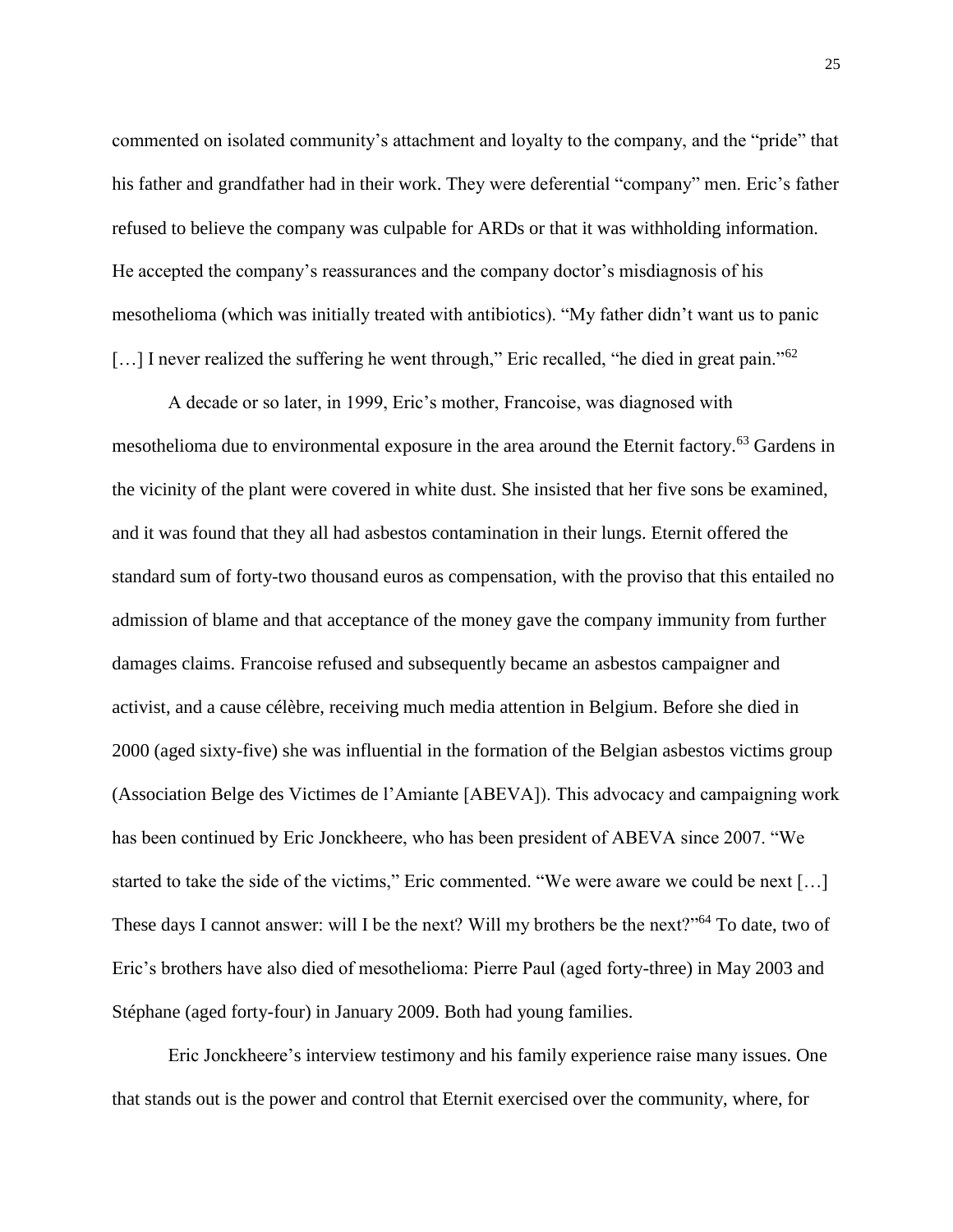decades, its reassuring pronouncements and paternalist strategy of ad hoc compensation (combined with control over the local labour market) ensured virtual silence on the economic violence it was perpetrating. The Jonckheeres were for some time the only family who stood up against Eternit: "No-one was talking in the village; nobody was raising awareness […] or challenging the pro-asbestos lobby, very influential in Belgium […] You were bound to keep quiet," Eric noted, "they were able to silence the people."<sup>65</sup> Another theme evident here is that of agency – how the family's devastating experience marked the transition from deference and denial to organizing and mobilizing a diseased workers' movement.

### **Oral History and Mobilizing against Asbestos**

*Lethal Work* and the oral testimonies that inform it entered the public domain in 2000. These have subsequently become part of the body of knowledge and, in turn, have had some influence in shaping ideas and deepening our understanding of the cultures that underpinned economic violence relating to asbestos (and the impacts of those cultures) and have played a small part in forming policy and practice. The oral histories provide an alternative discourse, and frequently a critical one, in which what Michael Bloor describes as the "bump of irreverence" is much in evidence.<sup>66</sup> These often powerful and frequently moving narratives (with the interpretation that developed around them) challenged medical orthodoxies and official explanations and placed everyday personal experience at centre stage.

The book had an effect on some politicians (like the Clydebank Member of the Scottish Parliament Des McNulty), adding a little weight to the campaign for more extensive compensation in Scotland, including pleural plaques. *Lethal Work* continues to be featured on the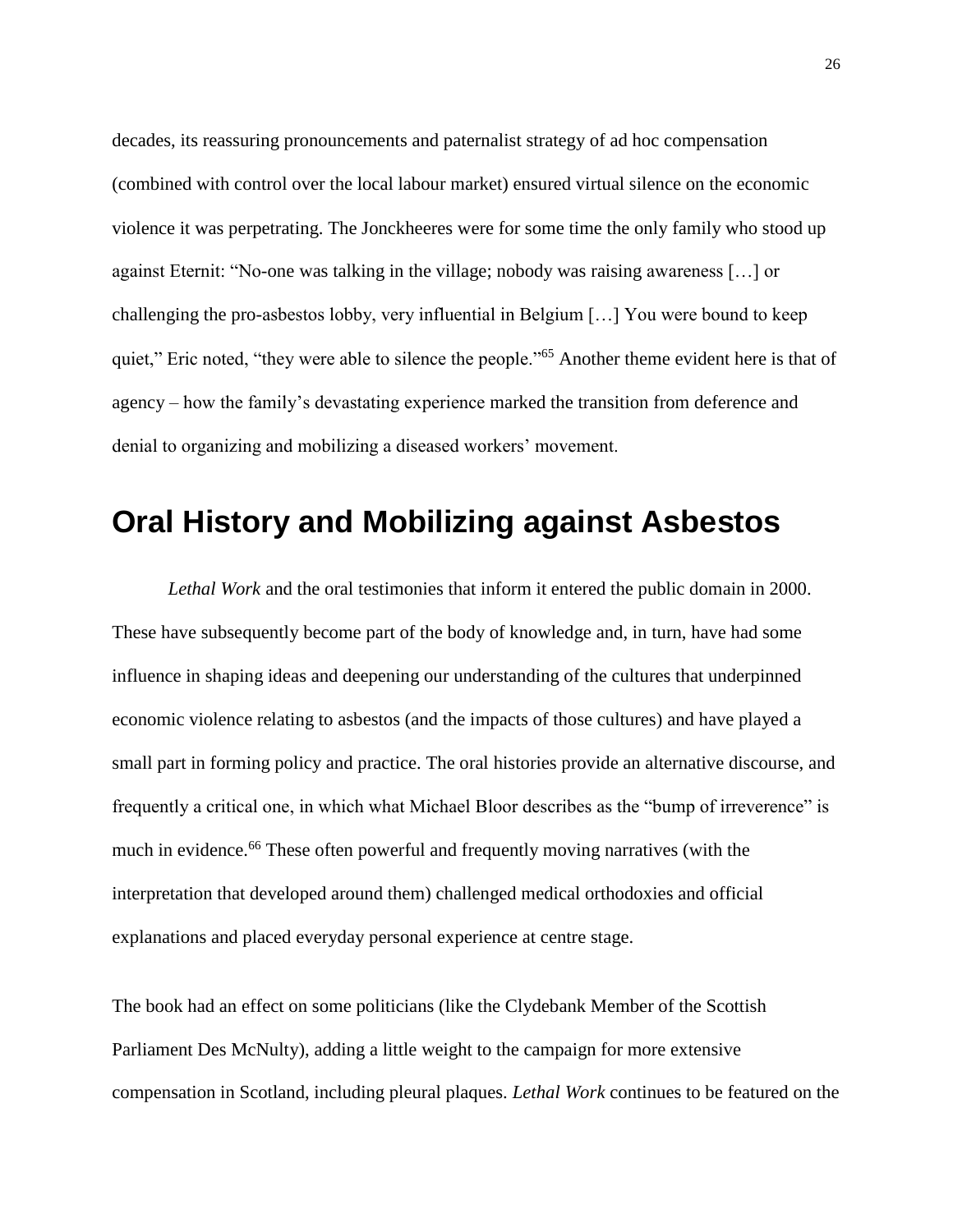CAA website, and an article written by the authors has had a permanent presence on the International Ban Asbestos Secretariat (IBAS) website since 2002.<sup>67</sup> The IBAS coordinator, Laurie Kazan-Allen, has attested to the importance of *Lethal Work* in shaping her ideas, as have other asbestos researchers, medics, and campaigners (e.g., Dr Helen Clayson, cited previously). Upon Kazan-Allen's request I assisted with providing witness testimony in compensation litigation, locating two oral history interviewees who worked on the *Queen Mary* refit in Southampton in 1946–47 and similar jobs around that time. Sam Irvine and Hugh Cairney were flown to San Francisco (at the lawyer's expense), where they gave oral evidence in a mesothelioma damages case (March 2001) that resulted in a \$1 million settlement.<sup>68</sup> Unfortunately, the plaintiff, Tom Wilmot, never regained consciousness to learn of the outcome of the litigation. Oral history can thus contribute to disease movement mobilizations and compensation struggles – not least as such witness testimony is an established part of evidence accumulation in damages litigation to corroborate product placement (in the Thomas Wilmot case, this was established by asbestos sacks and packages stamped with manufacturers' logos).

While neoliberal economics and the return to mass unemployment across developed Western economies from the 1980s onwards undoubtedly operated as degenerative forces with a negative impact on the body at work, in some places a cluster of countervailing forces co-existed in parallel with them. In Scotland, for example, these included a more distinctively proletarian and leftist culture (exhibited in the strength of the Labour Party vote in that country in contrast to much of England); more dynamic, well-organized advocacy groups (such as CAA); the formation of a new devolved Parliament in 1999 that is more sympathetic to the plight of ARD victims; and the growing influence of European Union Directives on employment rights, including health and safety. In contrast to Canada (see Storey, Chapter 2, this volume), in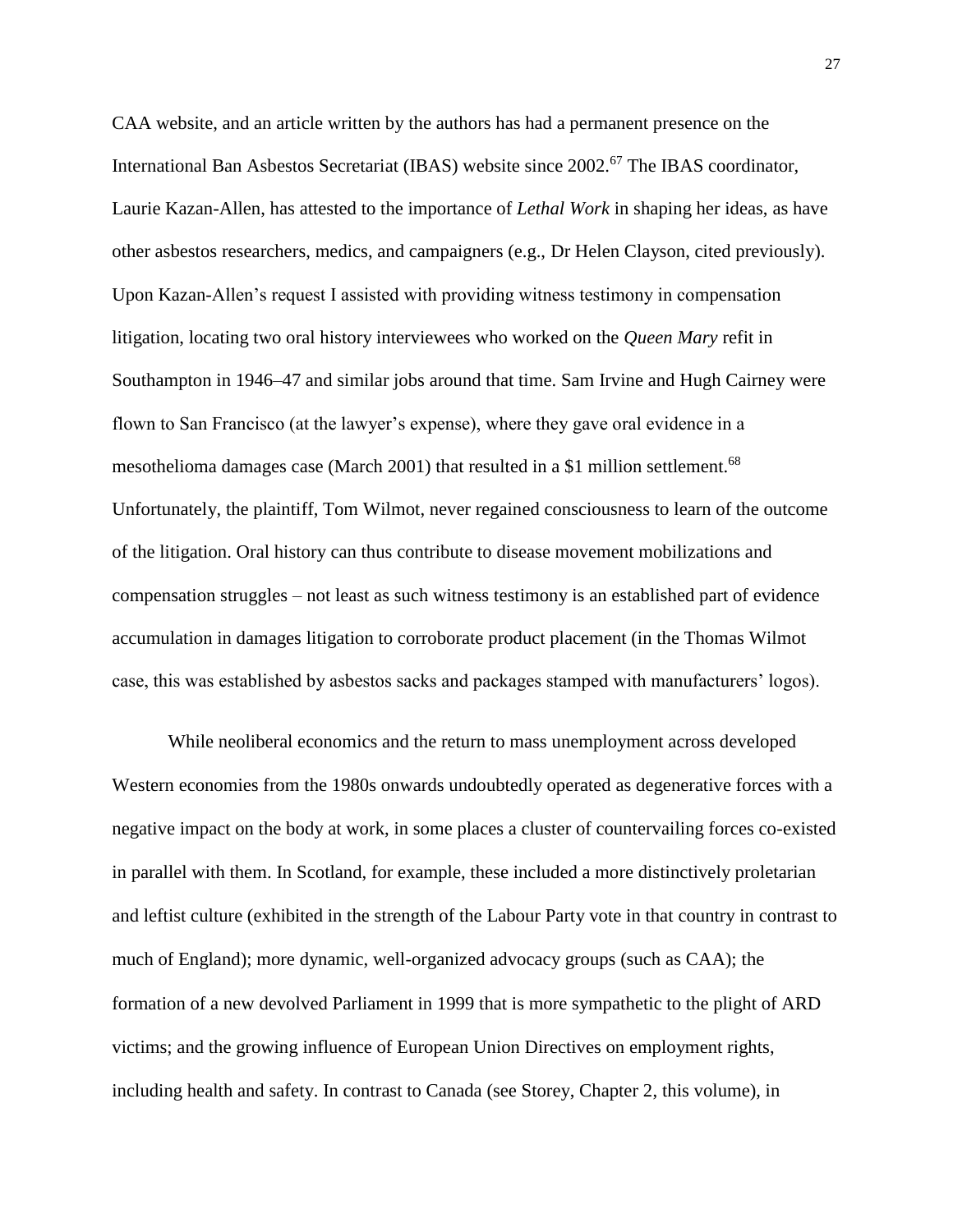Scotland these prevailing circumstances and mobilization capacities helped to neuter some of the worst excesses of economic violence, at least by the early twenty-first century. Among the outcomes are that civil law damages tend to be higher in Scotland than in England, and, over the past decade, the Scottish Parliament has passed compensation legislation that covers pleural plaques, giving Scotland one of the most progressive welfare regimes in the world (at least with regard to ARDs). However, this is no reason to be sanguine. While this may have somewhat eased the economic burden of ARDs in Scotland, relatively little has, or can, be done to reverse or relieve the pain, the suffering, and the utter devastation caused by the economic violence associated with the asbestos epidemic in the United Kingdom and elsewhere. The damage has been done.

### **Conclusion**

The argument advanced here is that the ARD story and the economic violence that underlies it can be elucidated through an oral history methodology. This approach has much potential for the development of a refocused history of work and the workplace and the multifarious impacts employment has upon the body. Oral interviews provide workers' and survivors' perspectives on economic violence, enabling the latter to be understood within the prevailing and mutating cultures of time and place. In once again looking over our asbestos project interviews, what stands out is the frequency of stories about bodies – fit and honed bodies; diseased, disabled, and injured bodies; dead bodies. Not surprisingly, bodily damage is a recurring motif. Portelli remarks on this, too, in relation to coal mining in Harlan County.<sup>69</sup>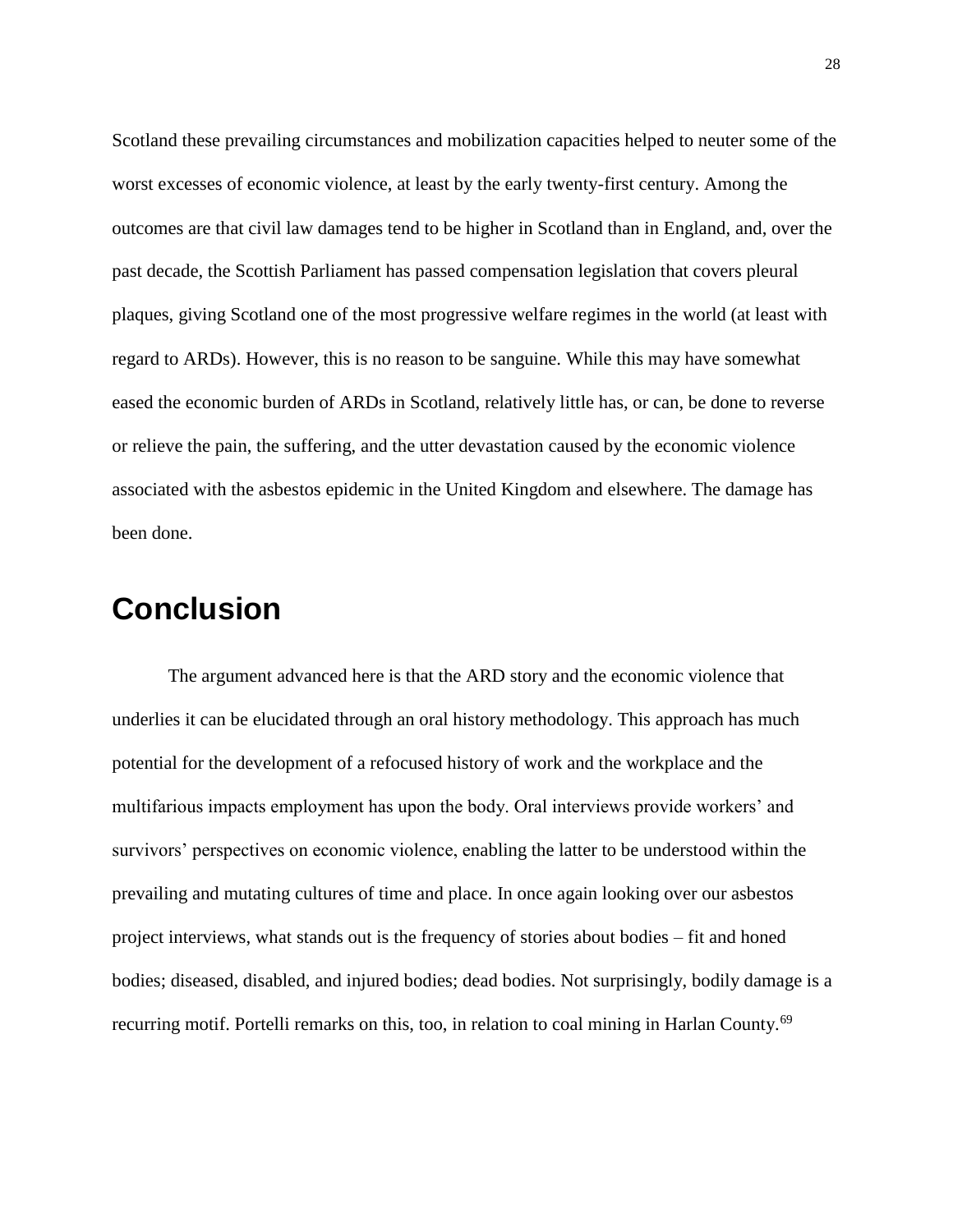Why are we, as oral historians, told these stories? In the process of disclosure we were clearly told things that our narrators wished to relate – memories were sieved and anecdotes selected, and there was much digression from the questions asked. Our interview cohort of Scottish workers was not shy in setting the agenda and exerting control over the interview. They were interpreting their past and framing it. The stories we were told had meaning to the respondents. Many of our narrators were constructing and composing their stories in order to highlight social injustice, mistreatment, and inequality – as Dona Maria did in Daniel James's beautifully crafted biographical oral history.<sup>70</sup> Bitterness and anger frequently seep through. And, directly or by association, our respondents were advocates for policy change – urging us to recognize the lessons of the past, to inform in order to prevent a repetition of this carnage, or to better regulate or more comprehensively compensate victims. There were certainly morality tales about "villainous" bosses pitted against exploited workers represented by "heroic" trade unions – while "activist" narratives expressed the interviewee's rage and frustration.<sup>71</sup> However, not all respondents conformed to one way of storytelling. Other narrative styles were also evident in the cohort, including the "macho" narrative – individualistic, placing gender over class identity, stoically accepting danger and hazards, relishing toughness and the capacity to earn big money while tolerating unhealthy working conditions.

The dignity of labour oozes through these multilayered narratives. What is evident is that, in their storytelling, workers are constructing their identities: these are hard grafters, cooperative work colleagues, good trade unionists, and "real men" who emphasized the work ethic and manliness in the face of tough, dangerous, and health-sapping conditions. The language deployed is colourful and clear – for example, the use of "slavery" and "hell" as metaphors for working conditions. The selection of words and expressions is indicative of what work signified to the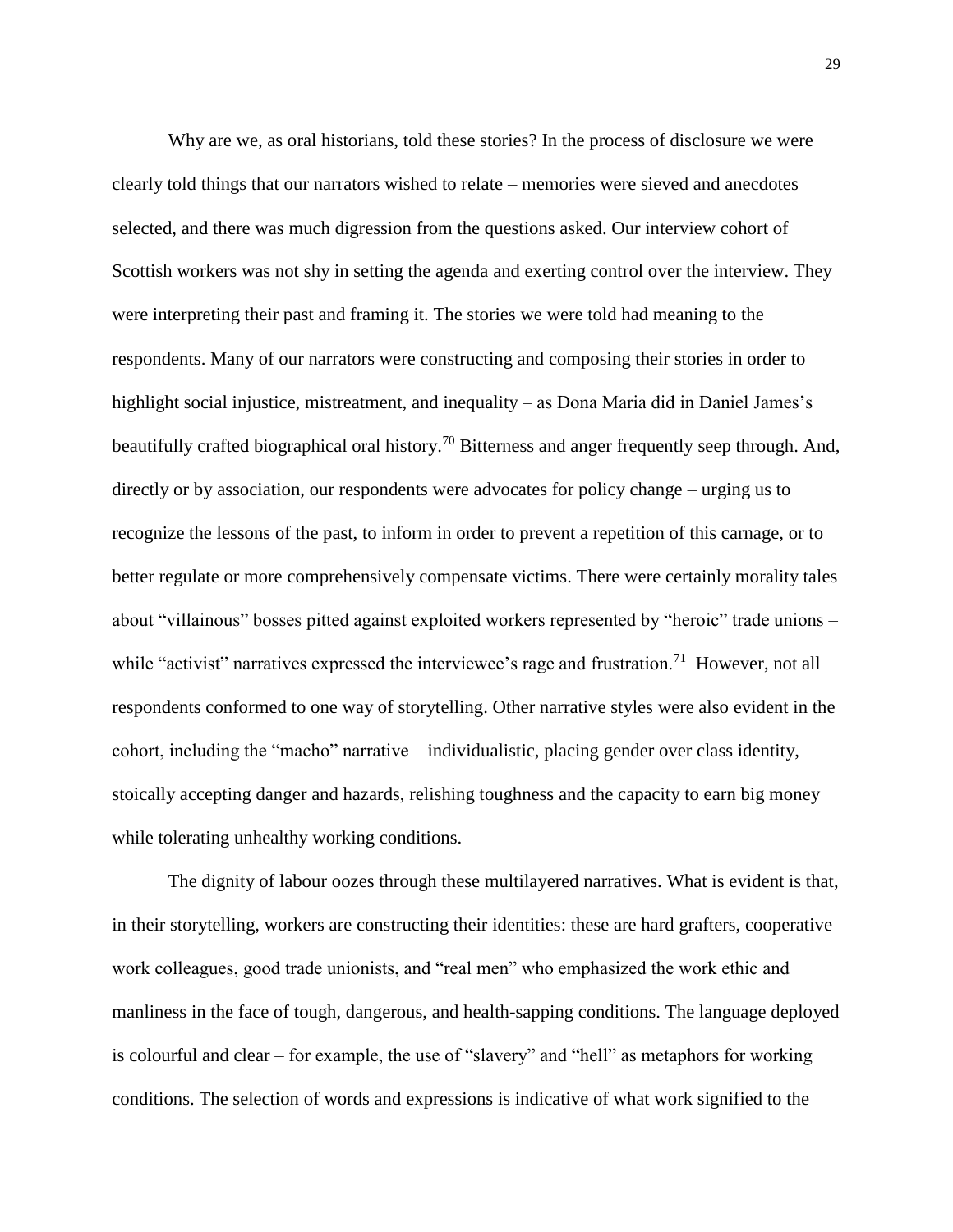narrators – irrespective of whether it objectively describes such employment. In part this was influenced by the "cultural circuit": narrators were locating their working lives in the past in light of their subsequently accumulated knowledge of improved conditions in the present. To varying degrees they were also trying to counteract the dominant ideological representation of workers under 1980s Thatcherism: the worker as work-shy, compensation-dependent, and lazy, relying upon corrupt and overly powerful trade unions. Where workers' narratives are constructed within this frame, they are predominantly crafted to refute its overt and/or covert message by developing alternative discourses emphasizing their and their fellow workers' credentials as grafters, "workers not wasters" (to borrow Wight's phrase).

Narrative analysis is increasingly popular in the oral history field, and Catherine Riessman is among those who have applied this to what she calls "illness narratives." Riessman persuasively argues that, while it is important to decode messages in the text and to deconstruct disability and illness narratives through "deep listening," (1) they must be located in actual lived experience and (2) gender, social class, and historical context are important in their composing.<sup>72</sup> Perhaps, in the oral interview encounter, there is a need to shift from a focus on the "essentialist" self to a recognition of what Riessman terms a more "performative" self. Nonetheless, we can become too preoccupied with language, narrative, and intersubjectivity. In relation to blatant economic violence in health and safety cultures (largely imported from the United States) in the North Sea Oil industry, which culminated in the Piper Alpha oil rig explosion in 1988 that killed 167 workers, Brotherstone and Manson argue: "Oral historians, as they make use of evermore sophisticated analytical techniques must not lose sight of the bigger picture, the way in which personal life stories can challenge orthodoxy and demand the construction of alternative critical narratives about the recent past and its significance.<sup>"73</sup> In their eloquent and earnest articulation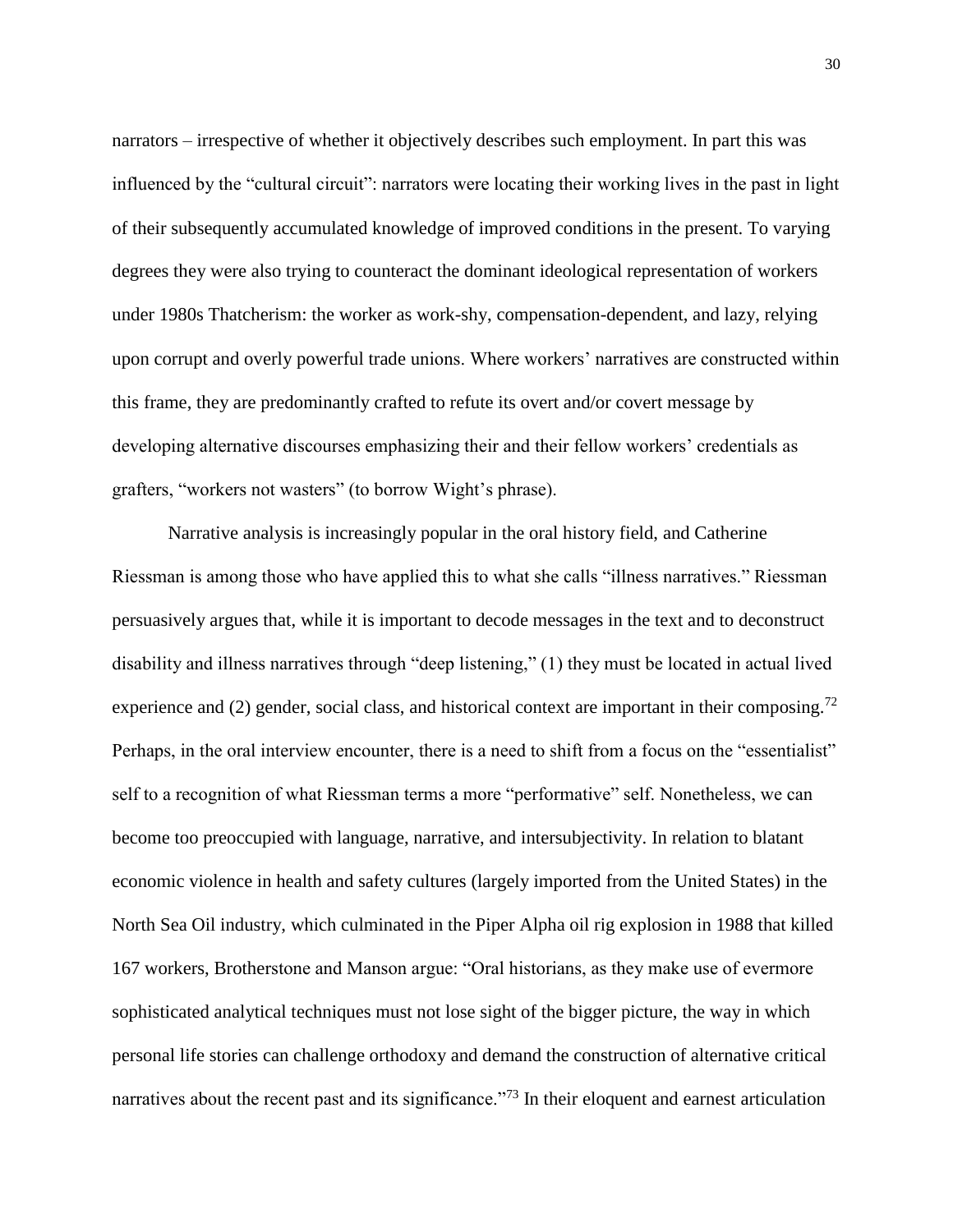of their work-health experiences in oral interviews, workers reveal something of themselves and much about how their bodies are affected – directly and indirectly – by the productionist ethos and cultural norms of their workplaces. "Each of us has only one body," Carol Wolkowitz notes, "and it feels the pinch."<sup>74</sup> In common with other trauma victims and survivors of mass violence, those with disabling and terminal ARDs feel the need to have those responsible admit their blame and recognize their role in economic violence. This is crucial for reconciliation, social healing, and making sense of their working lives.<sup>75</sup> Whether one's interest lies in the narrative discourse or the material reality, oral testimony is revealing on many levels. In our (academic) interpretations of such oral testimony (in itself collaboratively constructed in the encounter between interviewer and narrator) we run the risk of perpetuating a form of colonialism (see Taylor, Sollange, Rwigema, Chapter 3, this volume) and of coming into conflict with the victims' own understandings of their experiences. On the other hand, it is to be hoped that our analysis facilitates a better understanding of survivors as complex actors with a range of identities (e.g., in the way masculinities come into play). Developing a dialogue with those directly involved and affected deserves to be employed more widely (and sensitively) in our attempt to explore and understand economic violence and its impacts upon the bodies of workers.

#### **Notes**

I would like to thank my long-standing research collaborator and friend, Ronnie Johnston, for his work on our asbestos in Scotland research project and subsequent partnership research up until his retirement in January 2011. Also many thanks to Helen Clayson for permission to cite from her dissertation and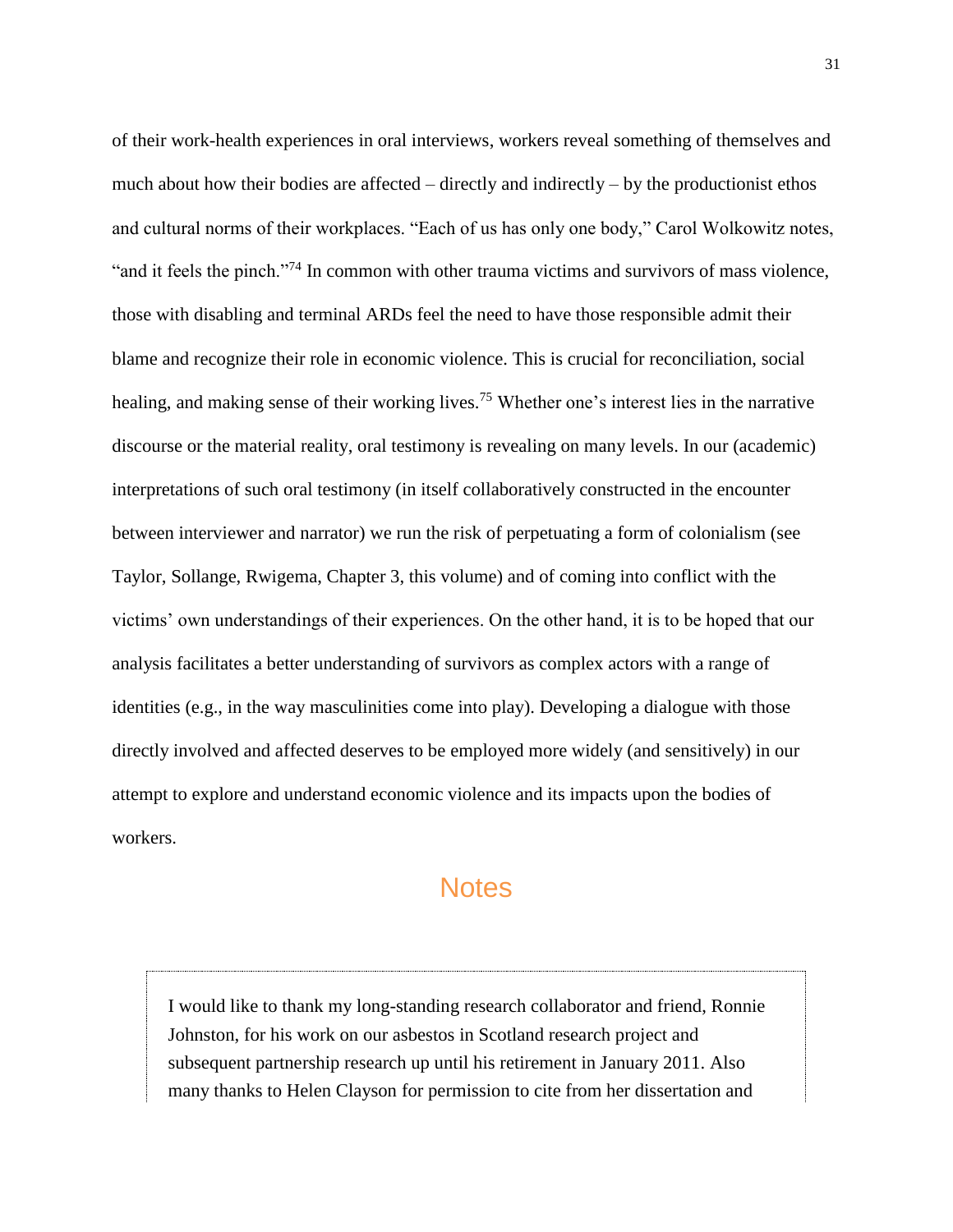interviews, to Laurie Kazan-Allen of IBAS for providing fruitful contacts and leads, and to Phyllis Craig and Eric Jonckheere for talking to me in new interviews while I was preparing this chapter.

<sup>1</sup> Interview with Arthur McIvor and Ronnie Johnston, 1 December 1999, SOHC/016/A23. SOHC refers to interview material deposited and archived in the Scottish Oral History Centre, University of Strathclyde, Glasgow, Scotland, UK. Where no names are given the interviewee is anonymous.

<sup>3</sup> See Pierre Bourdieu, *Language and Symbolic Power* (Cambridge, UK: Polity, 1991); Pierre Bourdieu, "Foreword," *Dealing in Virtue*, ed. Y. Dezalay and B.G. Garth, vii-ix (Chicago: University of Chicago Press, 1996); Pierre Bourdieu et al., *The Weight of the World: Social Suffering in Contemporary Society* (Cambridge, UK: Polity, 1993).

<sup>4</sup> See Sarah Robinson and Ron Kerr, "From Symbolic Violence to Economic Violence: The Globalizing of the Scottish Banking Elite," *Organization Studies* 33, 2 (2012): 247-66.

<sup>5</sup> See, for example, Arthur McIvor, *Organised Capital* (Cambridge University Press, 1996), esp. chap. 4, 92-117.

<sup>6</sup> Robert Storey, "'They Have All Been Faithful Workers': Injured Workers, Truth and Workers' Compensation in Ontario, 1970-2008," *Journal of Canadian Studies* 43, 1 (2009): 154-85. <sup>7</sup> Helen Clayson, "The Experience of Mesothelioma in Northern England" (MD thesis,

University of Sheffield, 2008), 4.

 $\overline{a}$ 

<sup>8</sup> See Arthur McIvor, *Working Lives: Work in Britain since 1945* (Basingstoke: Palgrave Macmillan, 2013). Especially relevant in this context is chap. 5, 149-200.

<sup>9</sup> World Health Organization, *Asbestos: Elimination of Asbestos-Related Diseases* (Geneva: WHO, 2010), at [http://www.who.int/mediacentre/factsheets/fs343/en/index.html.](http://www.who.int/mediacentre/factsheets/fs343/en/index.html)

<sup>10</sup> Laurie Kazan-Allen, *Killing the Future: Asbestos Use in Asia* (2007), 6, at [http://ibasecretariat.org/ktf\\_web\\_fin.pdf.](http://ibasecretariat.org/ktf_web_fin.pdf)

<sup>11</sup> Paul Brodeur, *Expendable Americans* (New York: Viking Adult, 1974); Paul Brodeur, *Outrageous Misconduct* (New York: Pantheon Books, 1985); Geoffrey Tweedale, *Magic Mineral to Killer Dust: Turner and Newall and the Asbestos Hazard* (Oxford: Oxford University Press, 2000).

<sup>12</sup> Alan J. Dalton, *Asbestos: Killer Dust* (London: British Society for Social Responsibility in Scirnce, 1979). See also Tweedale, *Magic Mineral*, 248-49; Clayson, *Experience of Mesothelioma,* 55.

<sup>13</sup> Kazan-Allen, *Killing the Future*; David Allen and Laurie Kazan-Allen, eds., *India's Asbestos Time Bomb* (IBAS, 2008), at http://ibasecretariat.org/india asb time bomb.pdf.

<sup>14</sup> Angela Di Pasquale, "Western Australia's Wittenoom Gorge Blue Asbestos Mine: 'Se l'avessimo saputo, non ci avremmo mai portato i figli,'" *Italian Studies* 66, 3 (2011): 374.

<sup>15</sup> Joanna Bornat, Robert Perks, Paul Thompson, and Jan Walmsley, eds., *Oral History, Health and Welfare* (London: Routledge, 1999); Lucinda McCray Beier, *For Their Own Good: The Transformation of English Working Class Health Culture, 1880-1970* (Columbus: Ohio State University Press, 2008).

<sup>&</sup>lt;sup>2</sup> Owen Lilly, interviewed by Ronnie Johnston, 1 February 1999, SOHC/016/A19.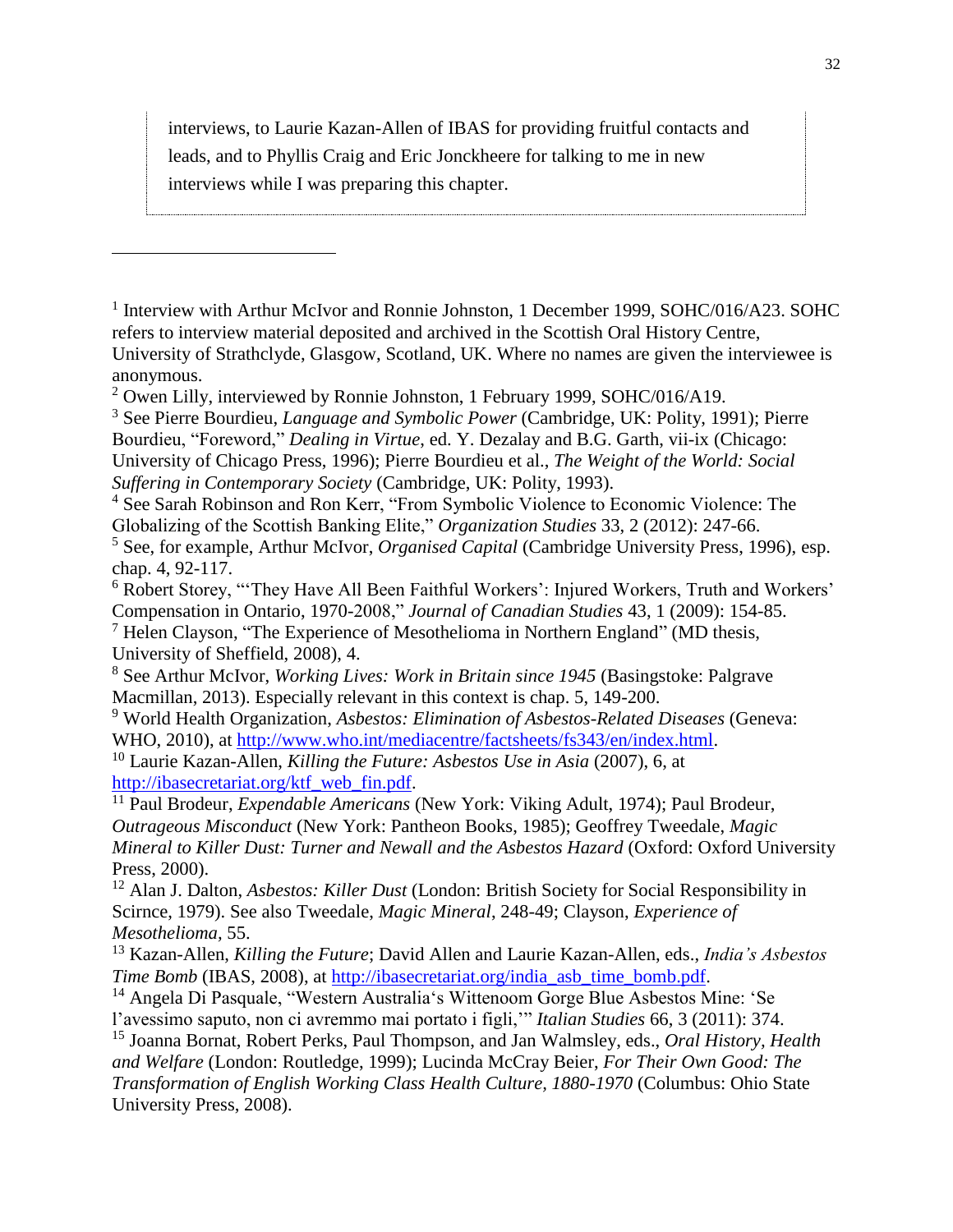<sup>16</sup> Michelle Winslow and Graham Smith, "Ethical Challenges in the Oral History of Medicine," *The Oxford Handbook of Oral History*, ed. Donald A. Ritchie, 372-92 (Oxford: Oxford University Press, 2011), 372.

<sup>17</sup> See Peter Bartrip, "Too Little, Too Late? The Home Office and the Asbestos Industry Regulations, 1931," *Medical History* 42 (1998): 421-38; Peter Bartrip, *The Way from Dusty Death* (London: Athlone Press, 2001); Tweedale, *Magic Mineral*; Jock McCulloch and Geoffrey Tweedale, *Defending the Indefensible: The Global Asbestos Industry and Its Fight for Survival*  (Oxford: Oxford University Press, 2008).

<sup>18</sup> Hannah H. Walker and Antony D. LaMontagne, *Work and Health in the Latrobe Valley: Community Perspectives on Asbestos Issues. Final Report* (Melbourne: Centre for the Study of Health and Society, University of Melbourne, 2004), 1.

<sup>19</sup> Ronald Johnston and Arthur McIvor, *Lethal Work* (East Linton, UK: Tuckwell Press, 2000); Arthur McIvor and Ronald Johnston, *Miners' Lung* (Aldershot, Ashgate, 2007); Alessandro Portelli, *They Say in Harlan County: An Oral History* (New York: Oxford University Press, 2010); Clayson, *Experience of Mesothelioma*; Walker and LaMontagne, *Work and Health*; Michael Bloor, "No Longer Dying for a Living," *Sociology* 36, 1 (2002): 89-105; Andrew Perchard, *Aluminiumville* (Lancaster: Crucible Books, 2012); David Walker, "'Danger Was Something You Were Brought up Wi': Workers' Narratives on Occupational Health and Safety in the Workplace," *Scottish Labour History* 46 (2011): 54-70.

<sup>20</sup> See, for example, Luisa Passerini, *Fascism in Popular Memory* (Cambridge: Cambridge University Press, 1987); Alessandro Portelli, *The Death of Luigi Trastulli and Other Stories: Form and Meaning in Oral History* (Albany: SUNY Press, 1991).

<sup>21</sup> For the development of this idea, see Alistair Thomson, *Anzac Memories: Living with the Legend* (Melbourne: Oxford University Press, 1994); and Penny Summerfield, *Reconstructing Women's Wartime Lives* (Manchester: Manchester University Press, 1998).

<sup>22</sup> On this, see Lynn Abrams, *Oral History Theory* (London: Routledge, 2010); Paul Thompson, *The Voice of the Past*, 3rd ed. (Oxford: Oxford University Press, 2000); Robert Perks and Alistair Thomson, eds., *The Oral History Reader*, 2nd ed. (London: Routledge, 2006).

<sup>23</sup> See Johnston and McIvor, *Lethal Work*, 63-111.

<sup>24</sup> Interviewed by Arthur McIvor, 1 June 1999, SOHC/016/A26.

<sup>25</sup> Interviewed by Ronnie Johnston, 1 February 1999, SOHC/016/A9.

<sup>26</sup> Portelli, *Harlan County*, 139, 143.

 $\overline{a}$ 

<sup>27</sup> Cited in Allen and Kazan-Allen, *India's Asbestos Time Bomb*, 34.

 $28$  Ibid., 7. Indian casual workers were also not given the regular medical check-ups that permanent workers received.

<sup>29</sup> Interviewed by Ronnie Johnston, 3 February 1999, SOHC/016/A18.

<sup>30</sup> On this, see Vicky Long, *The Rise and Fall of the Healthy Factory* (Basingstoke: Palgrave Macmillan, 2011).

<sup>31</sup> Interviewed by Arthur McIvor and Ronnie Johnston, 1 December 1999, SOHC/016/A23. The interviewees' father died of an ARD.

<sup>32</sup> McCulloch and Tweedale, *Defending the Indefensible*, 118.

<sup>33</sup> Interviewed by Ronnie Johnston, 15 March 1999, SOHC/016/A13.

<sup>34</sup> See Johnston and McIvor, *Lethal Work*, chap. 6, 177-208.

<sup>35</sup> Mildred Blaxter, *The Meaning of Disability* (London: Heinemann, 1976).

<sup>36</sup> Barry Castleman and Goeffrey Tweedale, "The Struggle for Compensation for Asbestos-Related Diseases and the Banning of Asbestos'" in *Dangerous Trade: Histories of Industrial*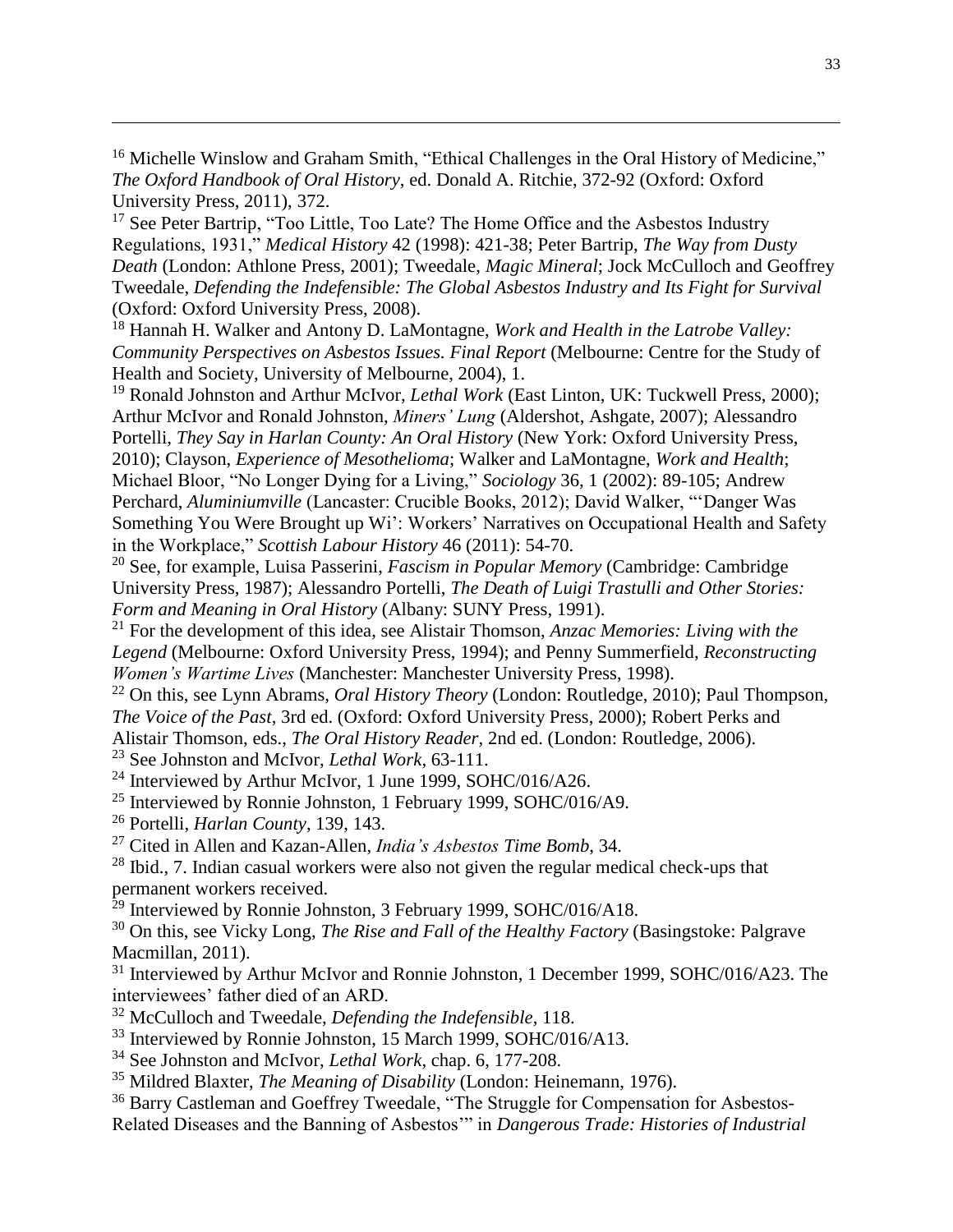*Hazard across a Globalising World*, ed. Christopher Sellers and Joseph Melling, 181-94 (Philadelphia: Temple, 2012), 187.

 $37$  Interviewed by Arthur McIvor, 28 January 2013, SOHC/016/A35.

<sup>38</sup> Clayson, *Experience of Mesothelioma*, 4, 30.

<sup>39</sup> Ibid., 131-67.

 $\overline{a}$ 

<sup>40</sup> Ibid., 30, 135-36, 252-53. A diagnosis of pleural plaques, or pleural thickening, provided evidence of asbestos exposure and was the cause of much "anticipatory anxiety." However, it was rare for compensation systems to provide any benefits for these conditions in their own right.

<sup>41</sup> Cited in Allen and Kazan-Allen, *India's Asbestos Time Bomb*, 5.

<sup>42</sup> Mrs. T, cited in Clayson, *Experience of Mesothelioma*, 149.

 $43$  Mr. J, cited in ibid., 149.

<sup>44</sup> Interviewed by Arthur McIvor, 28 January 2013, SOHC/016/A35.

<sup>45</sup> Tommy Gorman, "Women and Asbestos," *Clydebank: Asbestos, the Unwanted Legacy*, ed. Tommy Gorman, 127-37 (Glasgow: Clydeside Press, 2000).

<sup>46</sup> Cited in Martin Bellamy, *The Shipbuilders* (Edinburgh: Berlinn, 2001), 199.

<sup>47</sup> Robert W. Connell, *The Men and the Boys* (Cambridge: Polity Press, 2000).

<sup>48</sup> Joe Kenyon, *A Passion for Justice* (Nottingham: Trent Editions, 2003).

<sup>49</sup> Daniel Wight, *Workers Not Wasters* (Edinburgh: Edinburgh University Press, 1994).

<sup>50</sup> Clayson, *Experience of Mesothelioma*, 253.

<sup>51</sup> Interviewed by Ronnie Johnston, 22 March 1999, SOHC/016/A20.

<sup>52</sup> Mr. I, cited in Clayson, *Experience of Mesothelioma*, 140.

<sup>53</sup> Interview, SOHC 016/A9.

<sup>54</sup> Interviewed by Ronnie Johnston, 22 December 1998, SOHC 016/A2.

<sup>55</sup> Tommy Nelson, interview on *Hidden Hazard, Forgotten Victims* (CAA video, 1995).

<sup>56</sup> Interview, SOHC/016/A20.

<sup>57</sup> Interviewed by Ronnie Johnston, 25 January 1999, SOHC/016/A4.

<sup>58</sup> Interviewed by Arthur McIvor, 28 January 2013, SOHC/016/A35. Narrator's emphasis.

<sup>59</sup> This was the Society for the Prevention of Asbestosis and Industrial Diseases (in 1996,

renamed Occupational and Environmental Diseases Association). See W. McDougall, "Pressure Group Influence and Occupational Health, SPAID/OEDA, 1978-2008" (forthcoming PhD diss., Glasgow Caledonian University, 2013).

<sup>60</sup> Castleman and Tweedale, "Struggle for Compensation," 188.

<sup>61</sup> Cited in *Scotsman*, 15 January 1988, 6.

<sup>62</sup> Eric Jonckheere, interviewed by Arthur McIvor, 21 February 2013, SOHC/016/A36.

Significantly, the same Eternit company doctor, Dr. Lepoutre, also later died of mesothelioma. See Salvator Y. Nay, "Asbestos in Belgium: Use and Abuse," *International Journal of Occupational and Environmental Health* 9 (2003): 287-93.

<sup>63</sup> This was one of many such environmental, family, or "bystander" fatalities from asbestos. Fibres were transferred into the home on workers' overalls and dispersed widely on air currents from work sites and waste dumps.

<sup>64</sup> Jonckheere interview.

 $65$  Ibid. For a parallel in which a single company controlled the community through paternalist policies with a wide range of impacts on workers bodies, see Perchard, *Aluminiumville*.

<sup>66</sup> See Bloor, "No Longer Dying."